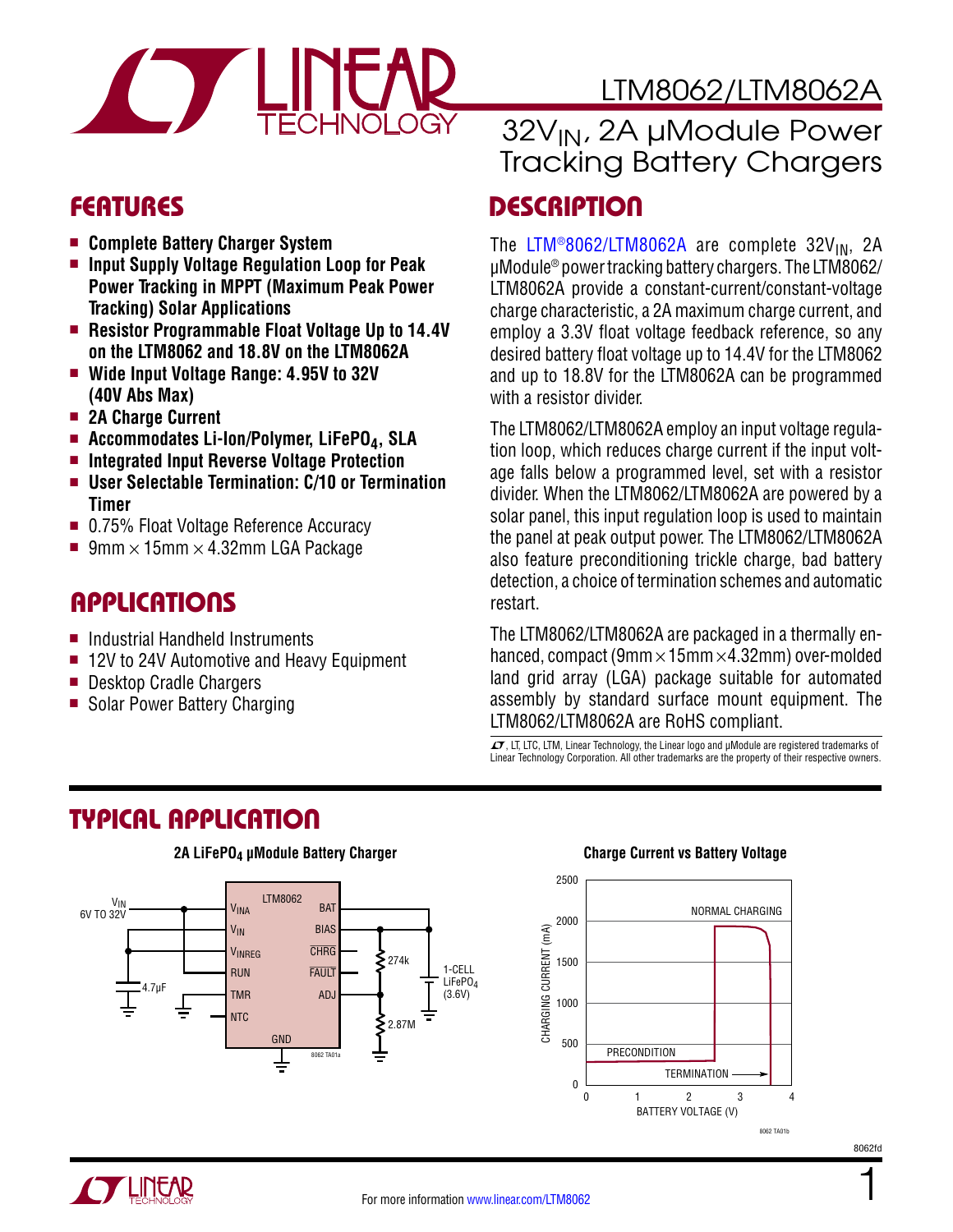### Absolute Maximum Ratings Pin Configuration

**(Note 1)**

| $V_{INREG}$ , RUN, $\overline{CHRG}$ , $\overline{FAULT}$ $V_{IN} + 0.5$ , 40V |  |
|--------------------------------------------------------------------------------|--|
|                                                                                |  |
|                                                                                |  |
|                                                                                |  |
|                                                                                |  |
|                                                                                |  |
| Maximum Internal Operating Temperature                                         |  |
|                                                                                |  |
| Maximum Body Solder Temperature 245°C                                          |  |



# ORDER INFORMATION

| LEAD FREE FINISH | <b>TRAY</b>    | <b>PART MARKING*</b> | PACKAGE DESCRIPTION                             | TEMPERATURE RANGE        |
|------------------|----------------|----------------------|-------------------------------------------------|--------------------------|
| LTM8062EV#PBF    | LTM8062EV#PBF  | <b>LTM8062V</b>      | 77-Lead (15mm $\times$ 9mm $\times$ 4.32mm) LGA | 1–40°C to 125°C          |
| LTM8062IV#PBF    | LTM8062IV#PBF  | <b>LTM8062V</b>      | 77-Lead (15mm $\times$ 9mm $\times$ 4.32mm) LGA | 1–40°C to 125°C          |
| LTM8062AEV#PBF   | LTM8062AEV#PBF | LTM8062AV            | 77-Lead (15mm $\times$ 9mm $\times$ 4.32mm) LGA | 1–40°C to 125°C          |
| LTM8062AIV#PBF   | LTM8062AIV#PBF | LTM8062AV            | 77-Lead (15mm $\times$ 9mm $\times$ 4.32mm) LGA | $-40^{\circ}$ C to 125°C |

Consult LTC Marketing for parts specified with wider operating temperature ranges. \*The temperature grade is identified by a label on the shipping container. For more information on lead free part marking, go to: http://www.linear.com/leadfree/

This product is only offered in trays. For more information go to: http://www.linear.com/packaging/

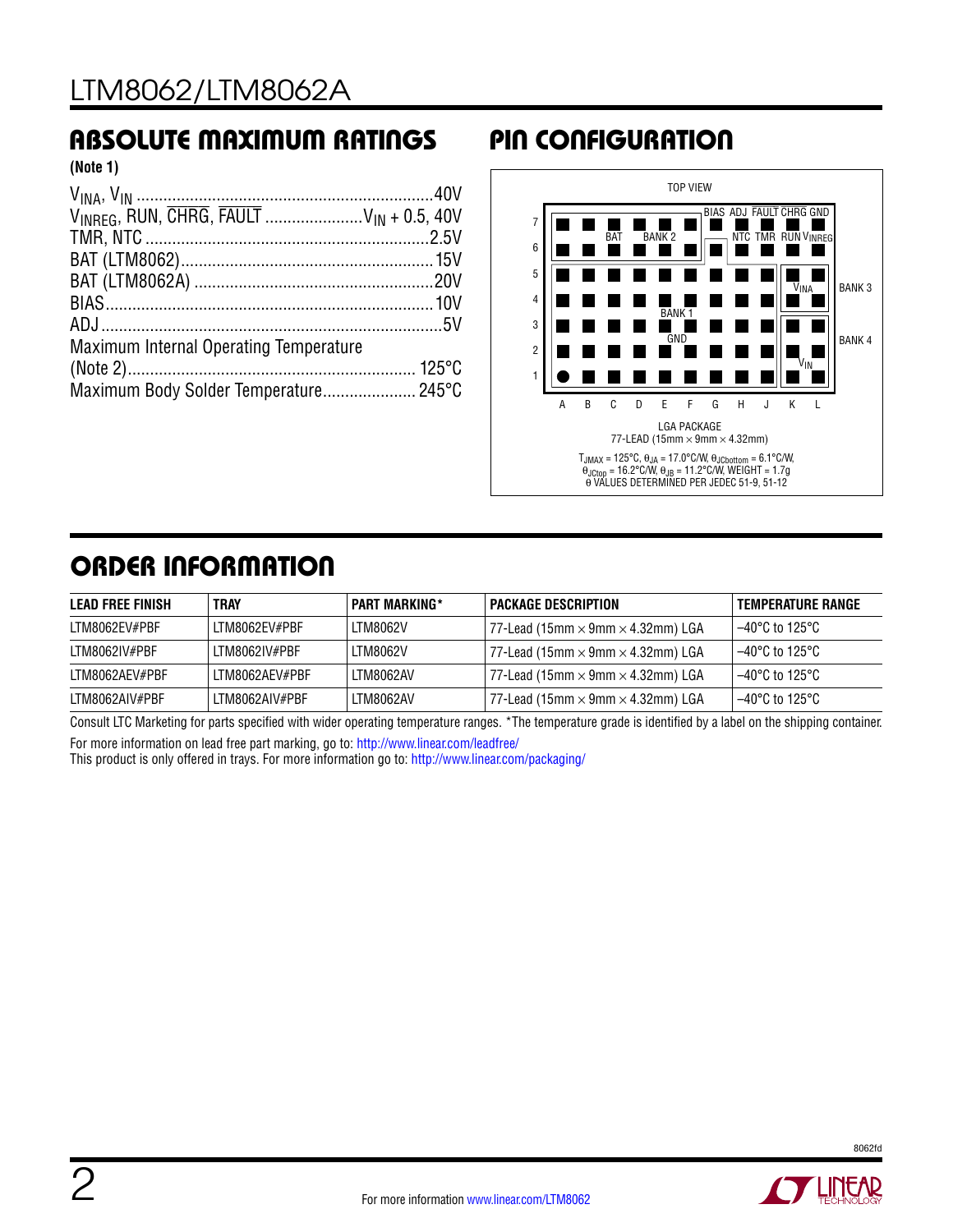#### ELECTRICAL CHARACTERISTICS The  $\bullet$  denotes the specifications which apply over the full internal

operating temperature range, otherwise specifications are at T<sub>A</sub> = 25°C. RUN = 2V.

| <b>PARAMETER</b>                                               | <b>CONDITIONS</b>                                    | <b>MIN</b>    | <b>TYP</b> | <b>MAX</b>    | <b>UNITS</b>                 |
|----------------------------------------------------------------|------------------------------------------------------|---------------|------------|---------------|------------------------------|
| V <sub>IN</sub> Maximum Operating Voltage                      |                                                      |               |            | 32            | $\mathsf{V}$                 |
| V <sub>IN</sub> Start Voltage                                  | $V_{BAT} = 4.2V$ (Note 3)                            | 7.5           |            |               | $\mathsf{V}$                 |
| VIN OVLO Threshold                                             | V <sub>IN</sub> Rising                               | 32            | 35         | 40            | $\mathsf{V}$                 |
| V <sub>IN</sub> OVLO Hysteresis                                |                                                      |               | 1          |               | $\mathsf{V}$                 |
| VIN UVLO Threshold                                             | V <sub>IN</sub> Rising                               |               | 4.6        | 4.95          | $\mathsf{V}$                 |
| V <sub>IN</sub> UVLO Hysteresis                                |                                                      |               | 0.3        |               | $\mathsf{V}$                 |
| V <sub>INA</sub> to V <sub>IN</sub> Diode Forward Voltage Drop | $VINA Current = 2A$                                  |               | 0.55       |               | $\mathsf{V}$                 |
| Maximum BAT Float Voltage                                      | LTM8062<br>LTM8062A                                  |               |            | 14.7<br>19.3  | $\mathsf{V}$<br>$\mathsf{V}$ |
| Input Supply Current                                           | <b>Standby Mode</b><br>$RUN = 0$ , $V_{INREG} = 15V$ |               | 85<br>18   |               | μA<br>μA                     |
| Maximum BAT Charging Current                                   | (Note 4)                                             | 1.8           |            | 2.1           | A                            |
| ADJ Float Reference Voltage                                    |                                                      | 3.275<br>3.25 | 3.3        | 3.325<br>3.34 | $\vee$<br>V                  |
| ADJ Recharge Threshold Voltage                                 | Threshold Relative to ADJ Float Reference            |               | 82.5       |               | mV                           |
| ADJ Precondition Threshold Voltage                             | <b>ADJ Rising</b>                                    |               | 2.3        |               | $\mathsf{V}$                 |
| ADJ Precondition Threshold Hysteresis Voltage                  | Relative to ADJ Precondition Threshold               |               | 95         |               | mV                           |
| ADJ Input Bias Current                                         | <b>Charging Terminated</b><br><b>CV Operation</b>    |               | 65<br>110  |               | nA<br>nA                     |
| VINREG Reference Voltage                                       | $ADJ = 3V$ , $I_{BAT} = 1A$                          | 2.61          | 2.7        | 2.83          | $\vee$                       |
| V <sub>INREG</sub> Bias Current                                | $V_{INREG} = 2.7V$                                   |               | 27         |               | μA                           |
| NTC Range Limit (High) Voltage                                 | V <sub>NTC</sub> Rising                              | 1.25          | 1.36       | 1.45          | $\mathsf{V}$                 |
| NTC Range Limit (Low) Voltage                                  | V <sub>NTC</sub> Falling                             | 0.27          | 0.29       | 0.315         | $\vee$                       |
| NTC Disable Impedance                                          |                                                      | 250           | 500        |               | $k\Omega$                    |
| <b>NTC Bias Current</b>                                        | $V_{NTC} = 0.8V$                                     | 45            |            | 53            | μA                           |
| <b>NTC Threshold Hysteresis</b>                                | For Both High and Low Range Limits                   |               | 20         |               | $\frac{0}{0}$                |
| <b>RUN Threshold Voltage</b>                                   | <b>V<sub>RUN</sub></b> Rising                        | 1.15          | 1.20       | 1.25          | $\vee$                       |
| <b>RUN Hysteresis Voltage</b>                                  |                                                      |               | 120        |               | mV                           |
| <b>RUN Input Bias Current</b>                                  |                                                      |               | $-10$      |               | nA                           |
| CHRG, FAULT Output Low Voltage                                 | 10mA Load                                            |               |            | 0.4           | $\vee$                       |
| <b>TMR Charge/Discharge Current</b>                            |                                                      |               | 25         |               | μA                           |
| <b>TMR Disable Threshold Voltage</b>                           |                                                      |               | 0.25       |               | $\mathsf{V}$                 |
| <b>Operating Frequency</b>                                     |                                                      | 0.85          | 1          | 1.15          | MHz                          |

**Note 1:** Stresses beyond those listed under Absolute Maximum Ratings may cause permanent damage to the device. Exposure to any Absolute Maximum Rating condition for extended periods may affect device reliability and lifetime.

**Note 2:** The LTM8062E/LTM8062AE are guaranteed to meet performance specifications from 0°C to 125°C internal. Specifications over the full –40°C to 125°C internal operating temperature range are assured by design, characterization and correlation with statistical process controls. The LTM8062I/LTM8062AI are guaranteed to meet specifications over the full –40°C to 125°C internal operating temperature range. Note that

the maximum internal temperature is determined by specific operating conditions in conjunction with board layout, the rated package thermal resistance and other environmental factors.

**Note 3:** This parameter is valid for programmed output battery float voltages  $\leq$  4.2V. For other float voltages, V<sub>IN</sub> Start is 3.3V above the programmed output battery float voltage. This parameter is guaranteed by design, characterization, and correlation with statistical process controls.

**Note 4:** The maximum BAT charging current is reduced by thermal foldback. See the Typical Performance Characteristics for details.

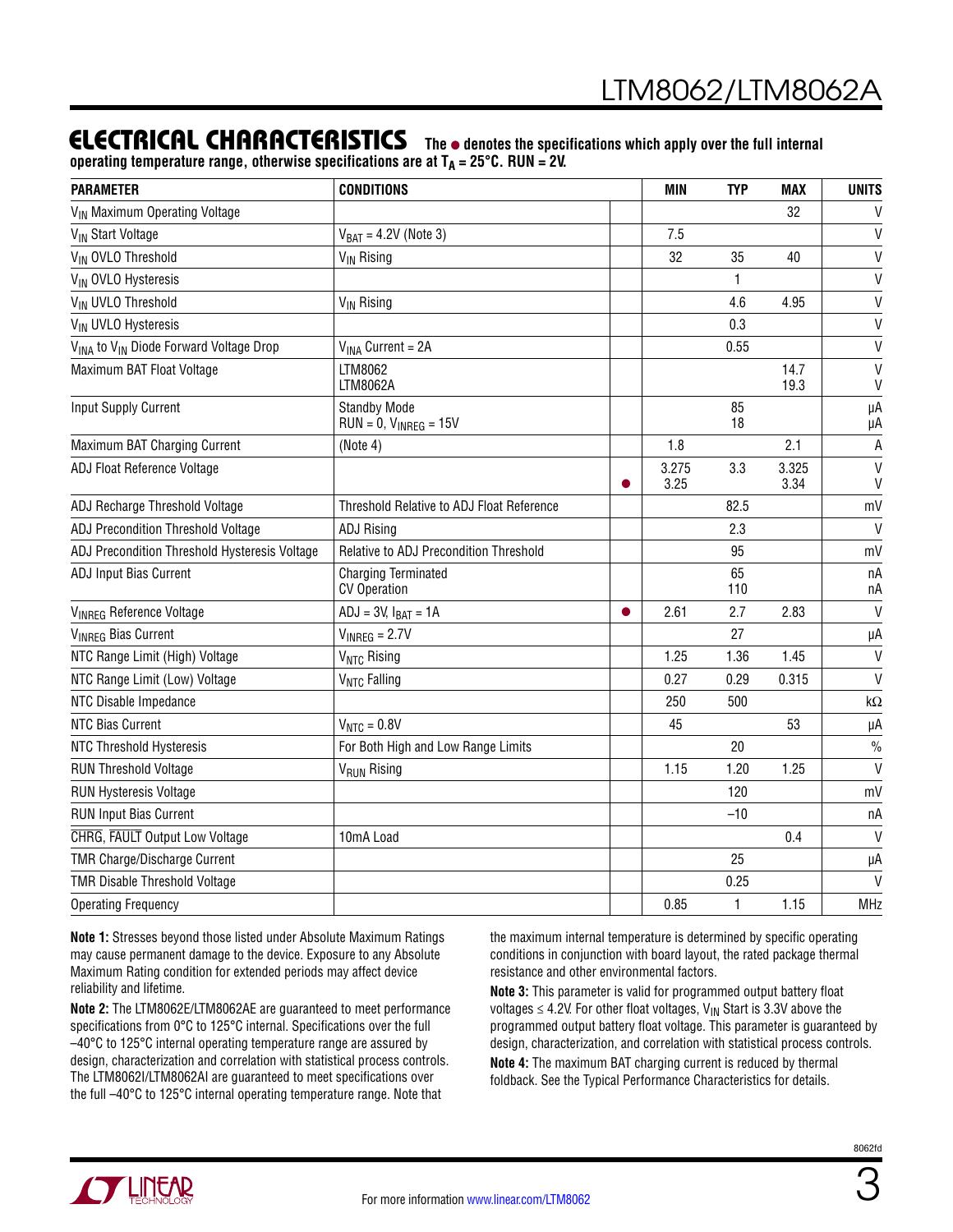### TYPICAL PERFORMANCE CHARACTERISTICS TA=25°C, unless otherwise noted.



**LINEAR** 

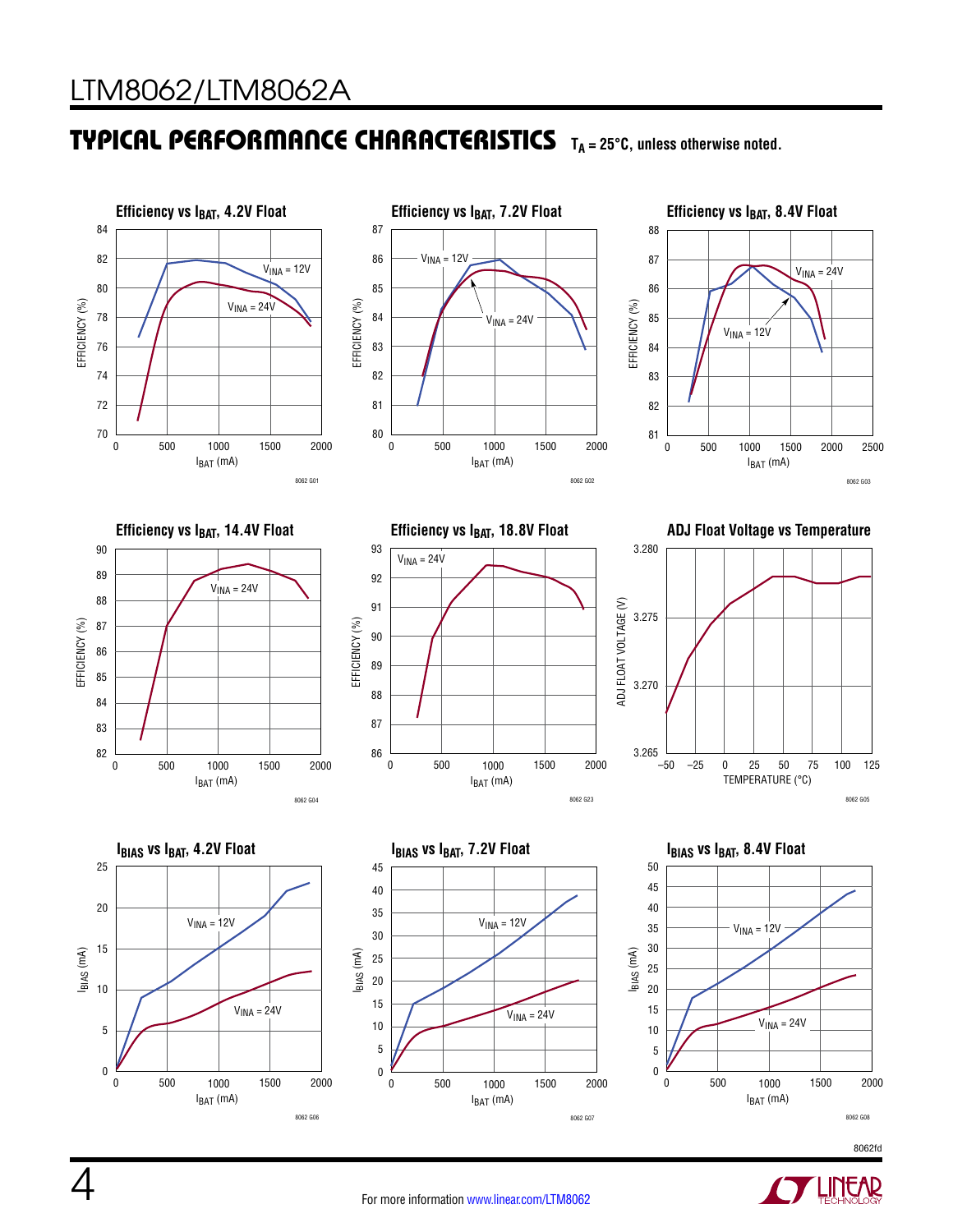#### TYPICAL PERFORMANCE CHARACTERISTICS TA=25°C, unless otherwise noted.





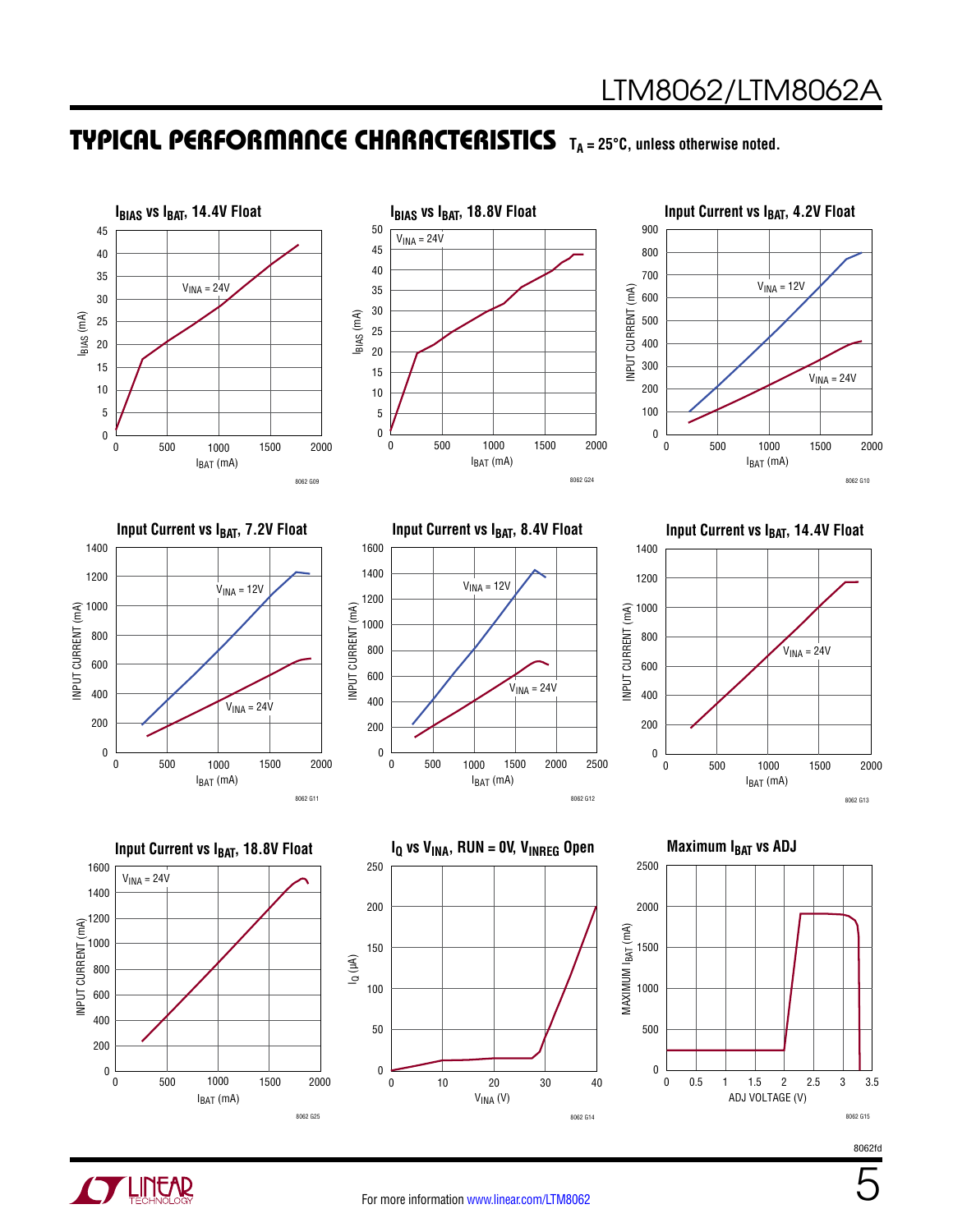### TYPICAL PERFORMANCE CHARACTERISTICS TA=25°C, unless otherwise noted.



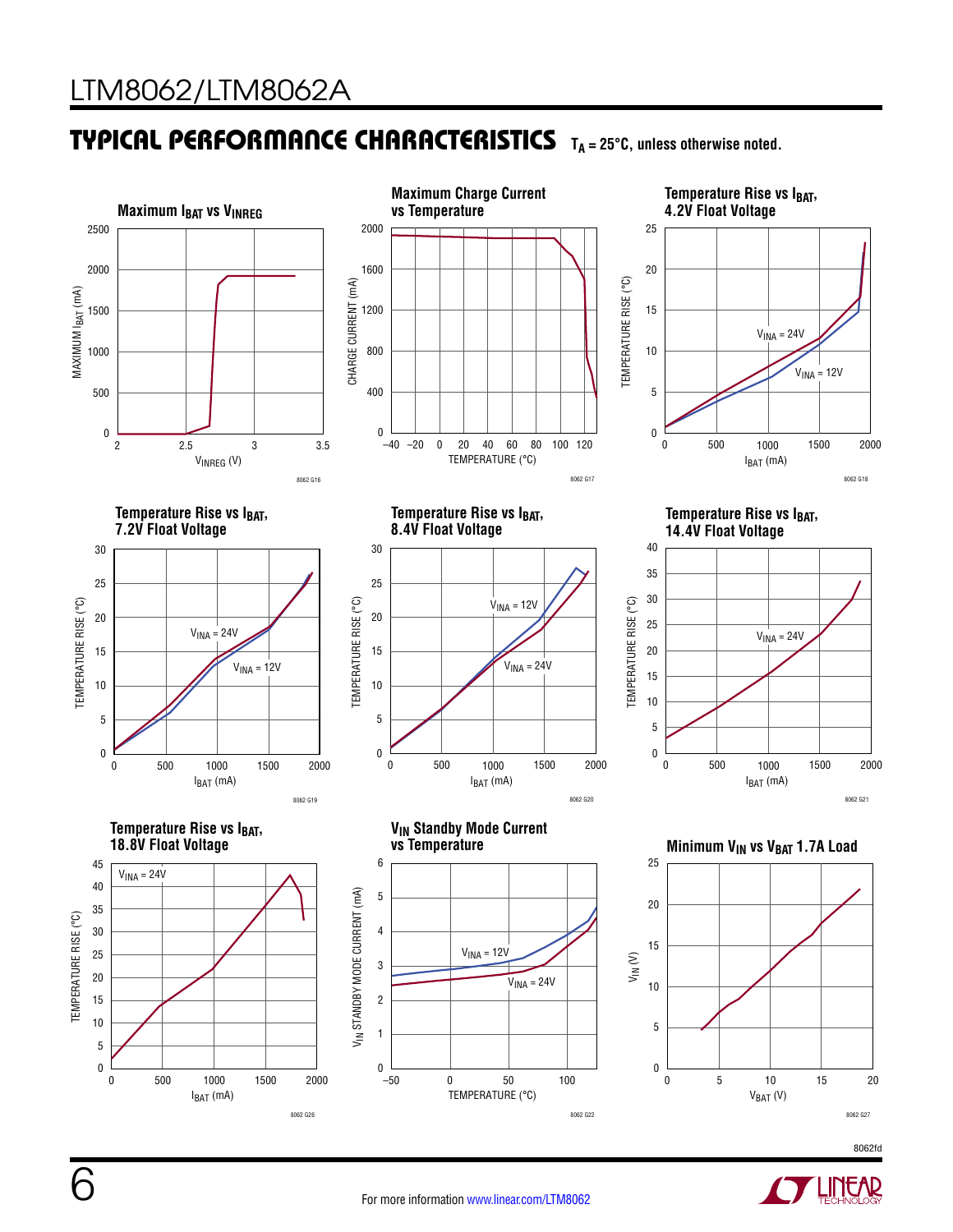### Pin Functions

**GND (Bank 1, Pin L7):** Power and Signal Ground Return.

**BAT (Bank 2):** Battery Charge Current Output Bus. The charge function operates to achieve the final float voltage at this pin. The auto-restart feature initiates a new charging cycle when the voltage at the ADJ pin falls 2.5% below the float voltage. Once the charge cycle is terminated, the input bias current of the BAT pin is reduced to minimize battery discharge while the charger remains connected.

**V<sub>INA</sub> (Bank 3):** Anode of input reverse protection Schottky diode. Connect the input power here if input reverse voltage protection is desired.

**VIN (Bank 4):** Charger Input Supply. Decouple with at least 4.7µF to GND. Connect the input power here if no input reverse voltage protection is needed.

**BIAS (Pin G7):** The BIAS pin connects to the internal power bus. In most cases connect to  $V_{BAT}$ . If this is not desirable, connect to a power source greater than 2.8V and less than 10V.

**CHRG (Pin K7):** Open-Collector Charger Status Output; typically pulled up through a resistor to a reference voltage. This status pin can be pulled up to voltages as high as  $V_{IN}$  and can sink currents up to 10mA. During a battery charging cycle, CHRG is pulled low. When the charge current falls below C/10, the CHRG pin becomes high impedance. If the internal timer is used for termination, the pin stays low during the charging cycle until the charge current drops below a C/10 rate, approximately 200mA, even though the charger will continue to top off the battery until the end-of-charge timer terminates the charge cycle. A temperature fault also causes this pin to be pulled low (see the Applications Information section).

**NTC (Pin H6):** Battery Temperature Monitor Pin. This pin is the input to the NTC (negative temperature coefficient) thermistor temperature monitoring circuit. This function is enabled by connecting a 10k $\Omega$ , B = 3380 NTC thermistor from the NTC pin to ground. The pin sources 50μA, and monitors the voltage across the 10kΩ thermistor. When the voltage on this pin is above 1.36V ( $T < 0^{\circ}$ C) or below 0.29V  $(T > 40^{\circ}$ C), charging is disabled and the CHRG and FAULT pins are both pulled low. If the internal timer termination is being used, the timer is paused, suspending the charging cycle. Charging resumes when the voltage on NTC returns to within the 0.29V to 1.36V active region. There is approximately 5°C of temperature hysteresis associated with each of the temperature thresholds. The temperature monitoring function remains enabled while thermistor resistance to ground is less than 250kΩ. If this function is not desired, leave the NTC pin unconnected.

**ADJ (Pin H7):** Battery Float Voltage Feedback Input. The charge function operates to achieve a final float voltage of 3.3V on this pin. The output battery float voltage ( $V_{BAT(FIT)}$ ) is programmed using a resistor divider.  $V_{BAT(FLT)}$  can be programmed up to 14.4V. The auto-restart feature initiates a new charging cycle when the voltage at the ADJ pin falls 2.5% below the float voltage reference. The ADJ pin input bias current is 110nA. Using a resistor divider with an equivalent input resistance at the ADJ pin of 250k compensates for input bias current error. Required resistor values to program desired  $V_{BAT(FLT)}$  follow the equations:

$$
R1 = \frac{V_{BAT(FLT)} \cdot 2.5 \cdot 10^5}{3.3} (\Omega)
$$

$$
R2 = \frac{R1 \cdot 2.5 \cdot 10^5}{R1 - (2.5 \cdot 10^5)} (\Omega)
$$

R1 is connected from BAT to ADJ, and R2 is connected from ADJ to ground.

**FAULT (Pin J7):** Open-Collector Fault Status Output; typically pulled up through a resistor to a reference voltage. This status pin can be pulled up to voltages as high as  $V_{IN}$  and can sink currents up to 10mA. This pin indicates charge cycle fault conditions during a battery charging cycle. A temperature fault causes this pin to be pulled low. If the internal timer is used for termination, a bad battery fault also causes this pin to be pulled low. If no fault conditions exist, the FAULT pin remains high impedance (see the Applications Information section).

**TMR (Pin J6):** End-Of-Cycle Timer Programming Pin. If a timer-based charge termination is desired, connect a capacitor from this pin to ground. Full charge end-of cycle time (in hours) is programmed with this capacitor following the equation:

 $t_{FOC} = C_{TIMER} \cdot 4.4 \cdot 10^6$ 

A bad battery fault is generated if the battery does not reach the precondition threshold voltage within one-eighth of  $t_{\text{FOC}}$ , or:

 $t_{PRE} = C_{TIMER} \cdot 5.5 \cdot 10^5$ 



7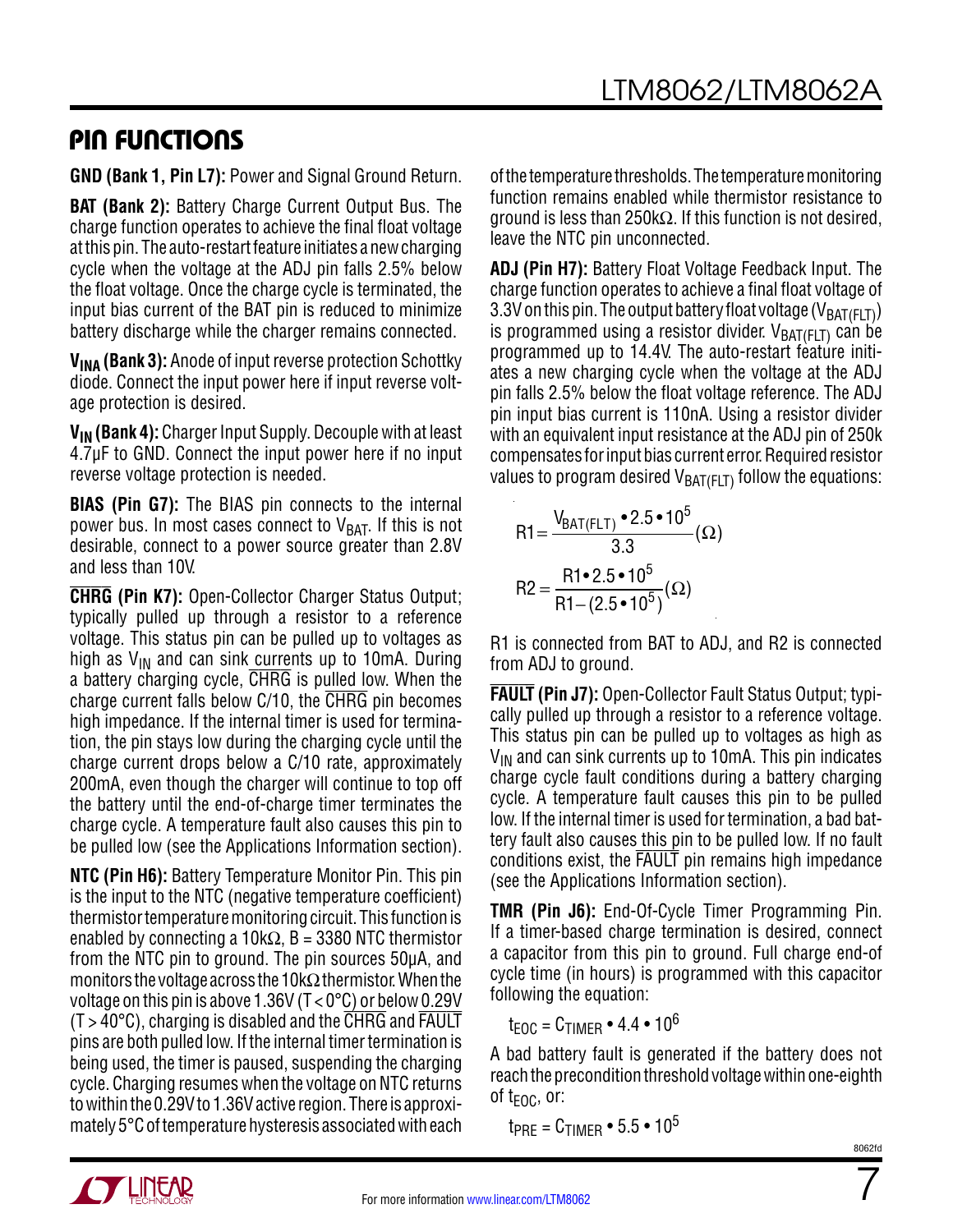# Pin Functions

A 0.68μF capacitor is often used, which generates a timer EOC at three hours, and a precondition limit time of 22.5 minutes. If a timer-based termination is not desired, the timer function can be disabled by connecting the TMR pin to ground. With the timer function disabled, charging terminates when the charge current drops below a C/10 rate, approximately 200mA.

**VINREG (Pin L6):** Input Voltage Regulation Reference. The maximum charge current is reduced when this pin is below 2.7V. There is a 100k resistor to GND. Connecting a resistor from  $V_{IN}$  to this pin sets the minimum operational  $V_{IN}$ voltage. This is typically used to program the peak power voltage for a solar panel. The LTM8062/LTM8062A servo the maximum charge current required to maintain the programmed operational  $V_{IN}$  voltage, through maintaining the voltage on  $V_{\text{INREG}}$  at or above 2.7V. If the voltage regulation feature is not used, connect the pin to  $V_{\text{IN}}$ .

**RUN (Pin K6):** Precision Threshold Enable Input Pin. The RUN threshold is 1.25V (rising), with 120mV of input hysteresis. When in shutdown mode, all charging functions are disabled. The precision threshold allows use of the RUN pin to incorporate UVLO functions. If the RUN pin is pulled below 0.4V, the IC enters a low current shutdown mode where the  $V_{IN}$  pin current is reduced to 15 $\mu$ A. Typical RUN pin input bias current is 10nA. If the shutdown function is not desired, connect the pin to the  $V_{IN}$  pin.



## Block Diagram

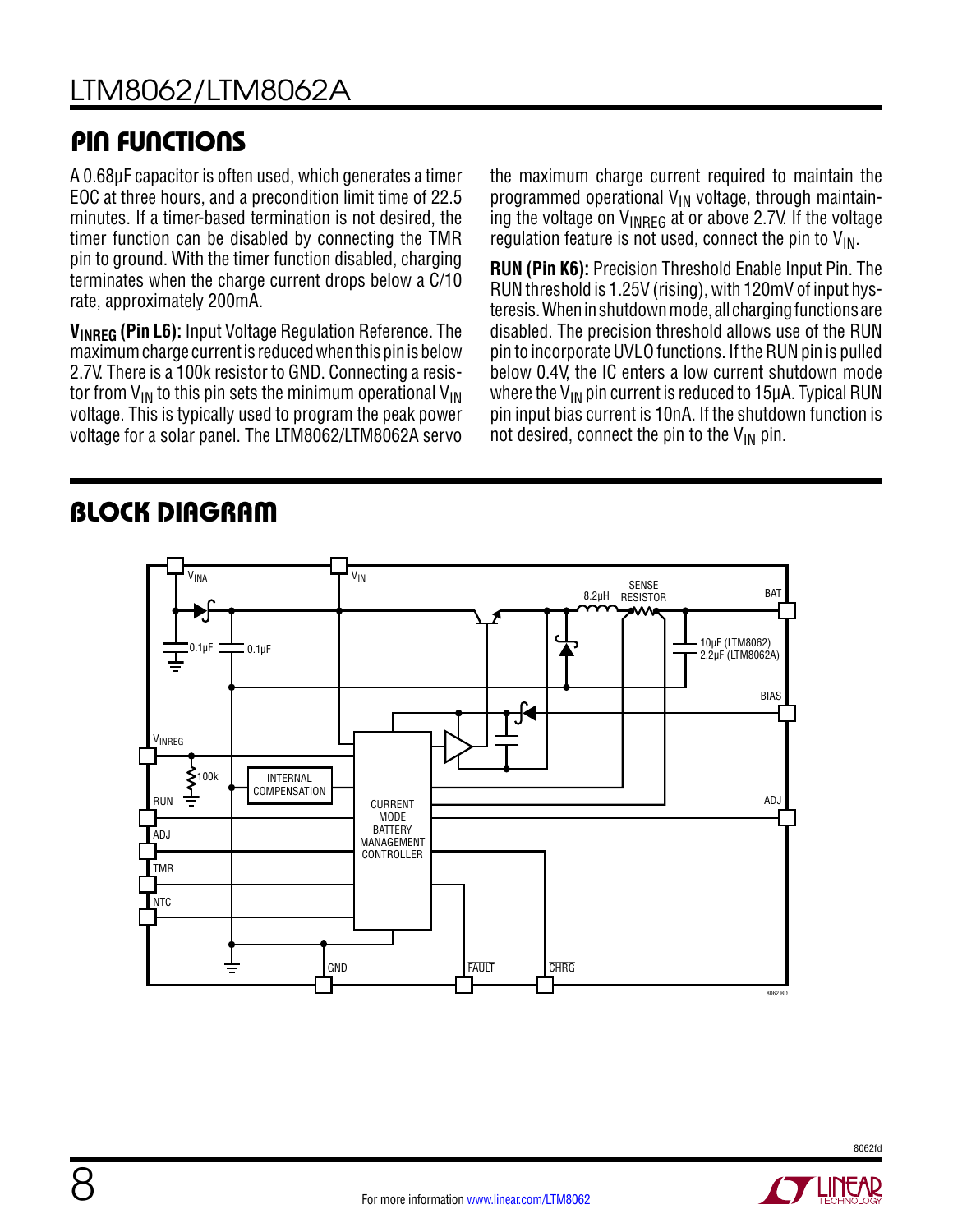# **OPERATION**

The LTM8062/LTM8062A are complete monolithic, midpower, power tracking battery chargers, addressing high input voltage applications with solutions that use a minimum of external components. The products can be programmed for float voltages between 3.3V and 14.4V (LTM8062) or between 3.3V and 18.8V (LTM8062A) with just two external resistors, operating under a 1MHz fixed frequency, average current mode step-down architecture. A 2A power Schottky diode is integrated within the μModule charger for reverse input voltage protection. A wide input range allows the operation to full charge from an input voltage up to 32V. A precision threshold on the RUN pin allows the implementation of a UVLO feature by using a simple resistor network. The charger can also be put into a low current shutdown mode, in which the input supply bias is reduced to only 15μA.

The LTM8062/LTM8062A employ an input voltage regulation loop, which reduces charge current if a monitored input voltage falls below a programmed level at the  $V_{\text{INRFG}}$ pin. There is a 1% 100k resistor to GND at this pin. When the LTM8062/LTM8062A are powered by a solar panel, the input regulation loop is used to maintain the panel at peak output power. The LTM8062/LTM8062A automatically enter a battery precondition mode if the sensed battery voltage is very low. In this mode, the charge current is reduced to 300mA. Once the battery voltage climbs above the internally set precondition threshold (2.3V at the ADJ pin), the μModule charger automatically increases the maximum charge current to the full programmed value.

The LTM8062/LTM8062A can use a charge current based C/10 termination scheme, which ends a charge cycle when the battery charge current falls to one-tenth the programmed charge current. The LTM8062/LTM8062A also contain an internal charge cycle control timer, for timer-based termination. When using the internal timer, the charge cycle can continue beyond the C/10 level to top-off the battery. The charge cycle terminates when the programmed time elapses, about three hours for a 0.68µF timer capacitor. The CHRG status pin continues to signal charging at a C/10 or greater rate, regardless of which termination scheme is used. When the timer-based scheme is used, the LTM8062/LTM8062A also support bad battery detection, which triggers a system fault if a battery stays in precondition mode for more than one-eighth of the total programmed charge cycle time.

Once charging terminates and the LTM8062/LTM8062A are not actively charging, the charger automatically enters a low current standby mode in which supply bias currents are reduced to 85μA. If the battery voltage drops 2.5% from the full charge float voltage, the LTM8062/LTM8062A engage an automatic charge cycle restart. The IC also automatically restarts a new charge cycle after a bad-battery fault once the failed battery is removed and replaced with another battery. The LTM8062/LTM8062A contain a battery temperature monitoring circuit. This feature, using a thermistor, monitors battery temperature and will not allow charging to begin, or will suspend charging, and signal a fault condition if the battery temperature is outside a safe charging range. The LTM8062/LTM8062A contain two digital open-collector outputs, CHRG and FAULT, which provide charger status and signal fault conditions. These binary coded pins signal battery charging, standby or shutdown modes, battery temperature faults and bad battery faults. For reference, C/10 and TMR based charging cycles are shown in Figures 1 and 2.



9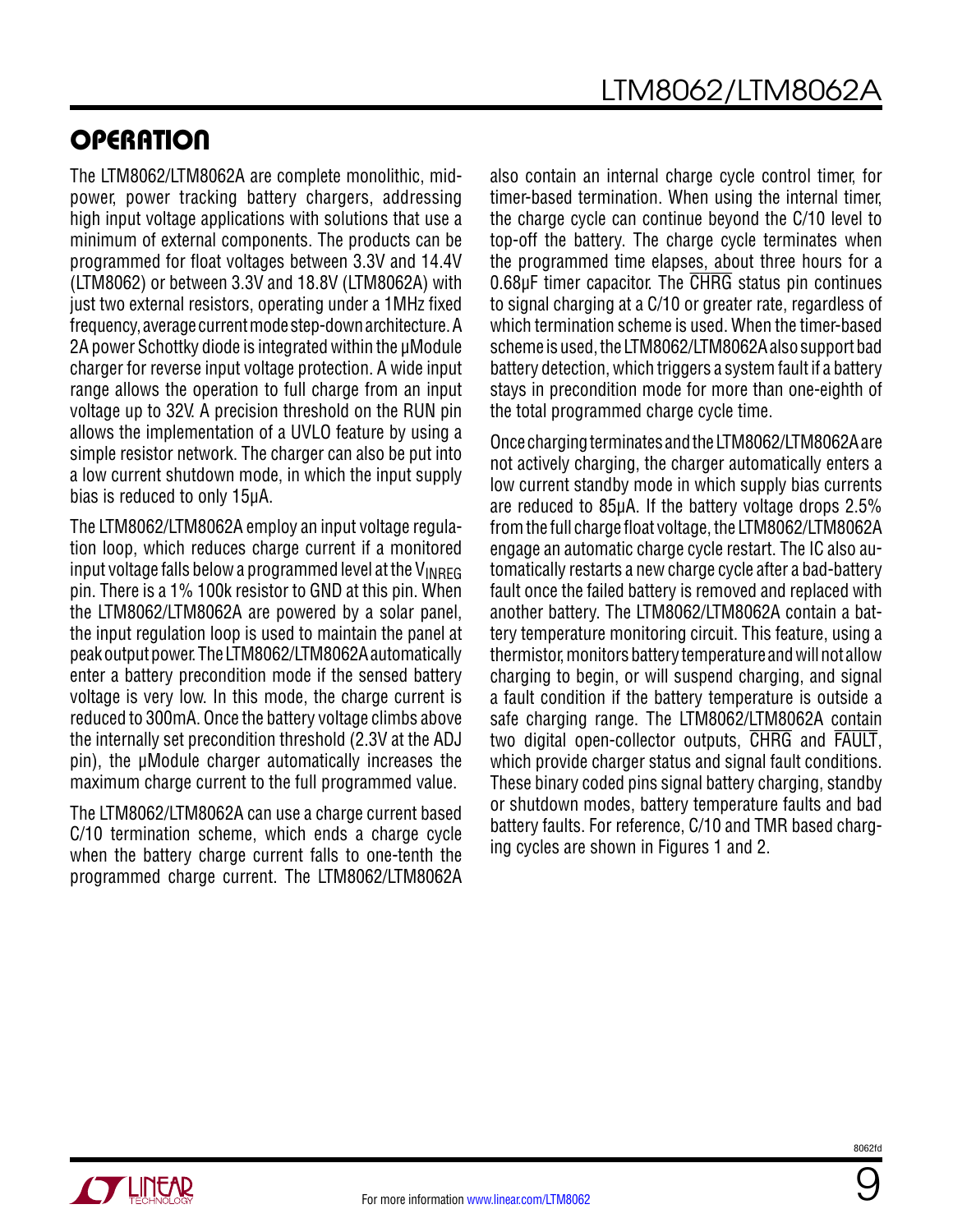# LTM8062/LTM8062A

# **OPERATION**



**Figure 1. Typical C/10 Terminated Charge Cycle (TMR Grounded, Time Not to Scale)**



**Figure 2. Typical EOC (Timer-Based) Terminated Charge Cycle (Capacitor Connected to TMR, Time Not to Scale)**

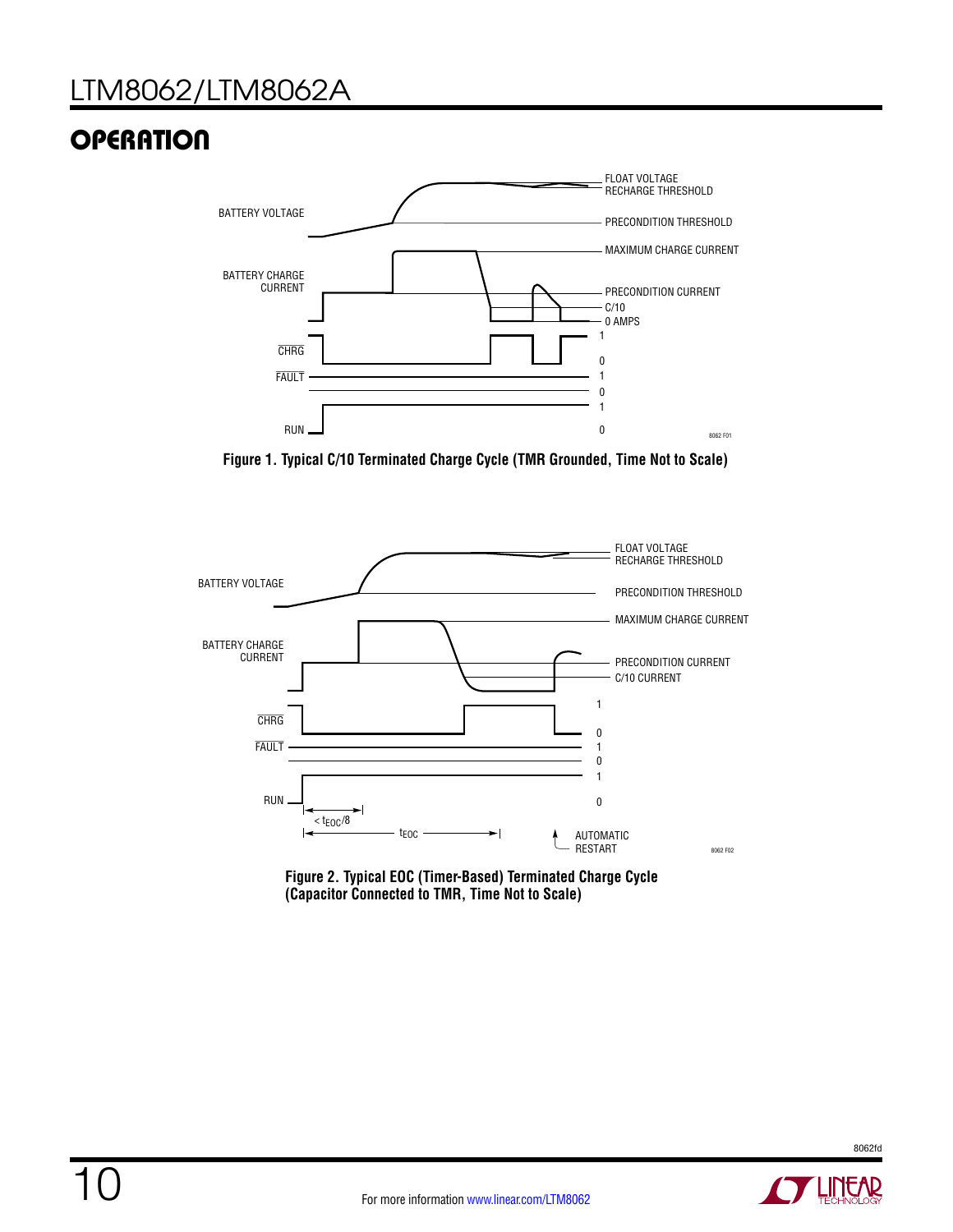For most applications, the design process is straight forward, summarized as follows:

- 1. Look at Table 1 and find the row that has the desired input voltage range and battery float voltage.
- 2. Apply the recommended  $C_{IN}$  and  $R_{AD,I}$  values.
- 3. Connect BIAS as indicated.

While these component combinations have been tested for proper operation, it is incumbent upon the user to verify proper operation over the intended system's line, load and environmental conditions. Bear in mind that the maximum output current is limited by junction temperature, the relationship between the input and output voltage magnitude and polarity and other factors. Please refer to the graphs in the Typical Performance Characteristics section for guidance.

#### **Table 1. Recommended Component Values and Configuration**   $(T_A = 25^{\circ}C)$

| V <sub>IN</sub> RANGE (V)* | $V_{BAT} (V)$ | $c_{\rm IN}$       | R <sub>ADJ1</sub><br>TOP.<br>$(k\Omega)$ | R <sub>ADJ2</sub><br>BOTTOM<br>$(k\Omega)$ |
|----------------------------|---------------|--------------------|------------------------------------------|--------------------------------------------|
| 6 to 32                    | 3.6           | 4.7µF 1206 X7R 50V | 274                                      | 2870                                       |
| 6 to 32                    | 4.1           | 4.7µF 1206 X7R 50V | 312                                      | 1260                                       |
| 6 to 32                    | 4.2           | 4.7µF 1206 X7R 50V | 320                                      | 1150                                       |
| 6.25 to 32                 | 4.7           | 4.7µF 1206 X7R 50V | 357                                      | 835                                        |
| 9.5 to 32                  | 7.05          | 4.7µF 1206 X7R 50V | 530                                      | 464                                        |
| 9.75 to 32                 | 7.2           | 4.7µF 1206 X7R 50V | 549                                      | 459                                        |
| 11 to 32                   | 8.2           | 4.7µF 1206 X7R 50V | 626                                      | 417                                        |
| 11.5 to 32                 | 8.4           | 4.7µF 1206 X7R 50V | 642                                      | 412                                        |
| 12.75 to 32                | 9.4           | 4.7µF 1206 X7R 50V | 715                                      | 383                                        |
| 16.5 to 32                 | 12.3          | 4.7µF 1206 X7R 50V | 942                                      | 344                                        |
| 17 to 32                   | 12.6          | 4.7µF 1206 X7R 50V | 965                                      | 340                                        |
| 18.25 to 32                | 13.5          | 4.7µF 1206 X7R 50V | 1020                                     | 328                                        |
| 19 to 32                   | 14.08         | 4.7µF 1206 X7R 50V | 1090                                     | 332                                        |
| 19.5 to 32                 | 14.42         | 4.7µF 1206 X7R 50V | 1110                                     | 328                                        |
| 23 to 32                   | 16.4          | 4.7µF 1206 X7R 50V | 1240                                     | 312                                        |
| 23.5 to 32                 | 16.8          | 4.7µF 1206 X7R 50V | 1270                                     | 309                                        |
| 26 to 32                   | 18.8          | 4.7µF 1206 X7R 50V | 1420                                     | 301                                        |

\*Operating range,  $V_{IN}$  must be 3.3V above  $V_{BAT}$  to start. Input bulk capacitance is required.

#### **V<sub>IN</sub>** Input Supply

The LTM8062/LTM8062A are biased directly from the charger input supply through the  $V_{IN}$  pin. This pin provides large switched currents, so a high quality low ESR decoupling capacitor is recommended to minimize voltage glitches on  $V_{IN}$ . 4.7µF is typically adequate for most charger applications.

#### **Reverse Protection Diode**

The LTM8062/LTM8062A integrate a high voltage power Schottky diode to provide input reverse voltage protection. The anode of this diode is connected to  $V_{\text{INA}}$ , and the cathode is connected to  $V_{\text{IN}}$ . There is a small amount of capacitance at each end; please see the Block Diagram.

The integrated diode can also be used to block battery discharge leakage paths. The LTM8062/LTM8062A switch and drive circuitry are designed to stand off some reverse voltage from BAT to  $V_{IN}$ , but leakage paths exist that can put a small load on the battery if  $V_{IN}$  falls below BAT. Specifically, the RUN pin has a small bias current and there is a 100k resistor tied to  $V_{\text{INREG}}$  to GND. If either of these pins is connected to  $V_{IN}$  when it is below BAT, it can present a small but finite discharge current to the battery. This discharge current may be blocked by the integrated Schottky diode if the RUN and  $V_{INRFG}$  circuits are tied to VINA.

#### **Input Supply Voltage Regulation**

The LTM8062/LTM8062A contain a voltage monitor pin that enables programming a minimum operational voltage. There is a 1% 100k resistor from  $V_{INREG}$  to GND. Connecting a resistor from  $V_{IN}$  to the  $V_{INRFG}$  pin enables programming of minimum input supply voltage, typically used to program the peak power voltage for a solar panel. Maximum charge current is reduced when the  $V_{\text{INRFG}}$  pin is below the regulation threshold of 2.7V.

If the  $V_{\text{INREG}}$  function is not used, and if the input supply cannot provide enough power to satisfy the requirements of an LTM8062/LTM8062A charger, the input supply voltage

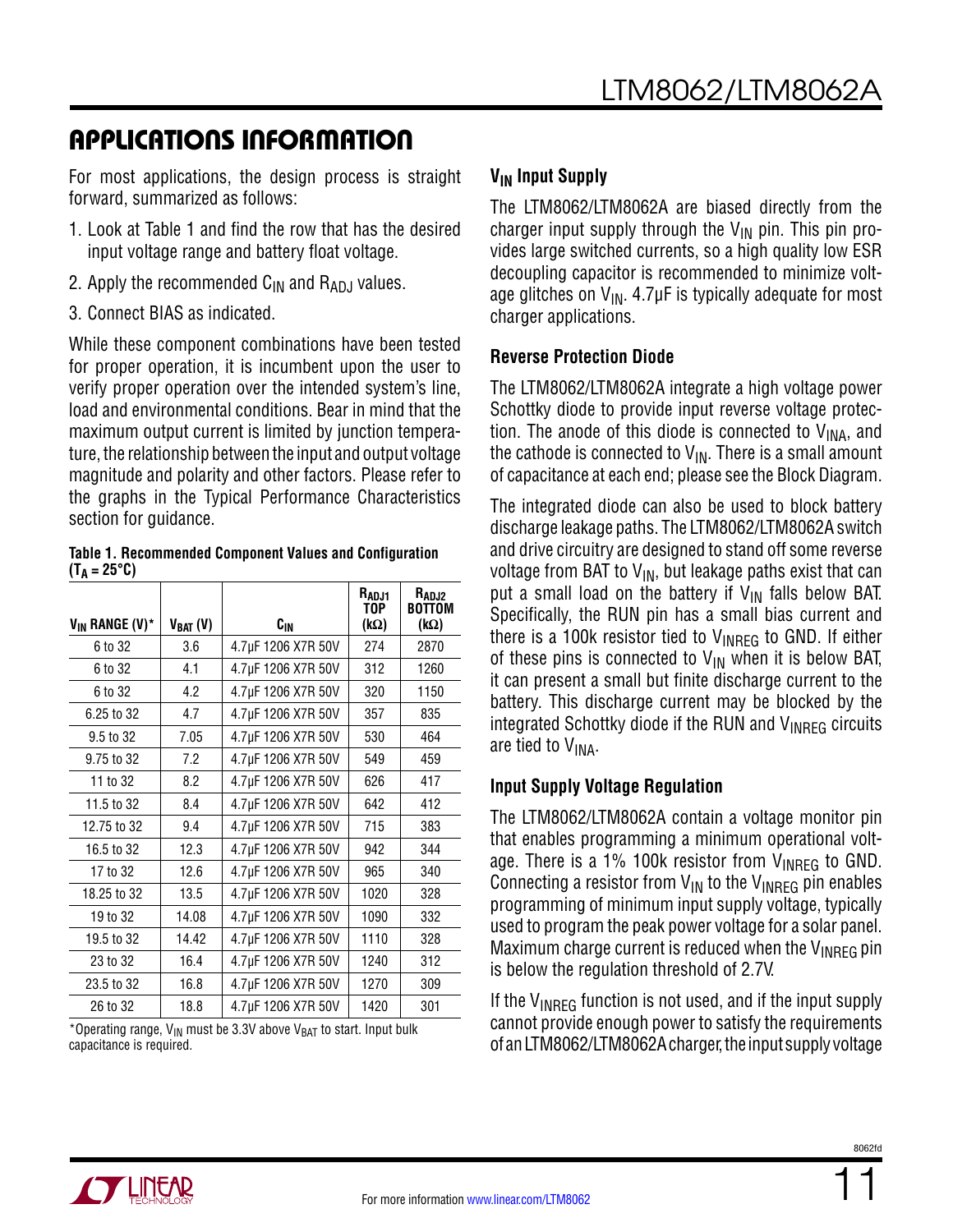will collapse. A minimum operating supply voltage can thus be programmed by monitoring the supply through a resistor divider, such that the desired minimum voltage corresponds to 2.7V at the  $V_{INRFG}$  pin. The LTM8062/ LTM8062A servo the maximum output charge current to maintain the voltage on  $V_{\text{INRFG}}$  at or above 2.7V.

Programming of the desired minimum voltage is accomplished by connecting a resistor as shown in Figure 3.

$$
R_{1N} = \frac{100V_{1N} - 270}{2.7} k
$$

If the voltage regulation feature is not used, connect the  $V_{INRFG}$  pin to  $V_{IN}$ .



**Figure 3. Resistive Divider Sets Minimum V<sub>IN</sub>** 

#### **BIAS Pin Considerations**

The BIAS pin is used to provide drive power for the internal power switching stage and operate other internal circuitry. For proper operation, it must be powered by at least 2.8V and no more than the absolute maximum rating of 10V. In most applications, connect BIAS to BAT. If there is no BIAS supply available or the battery voltage is below 2.8V, the internal switch requires more headroom from  $V_{IN}$  for proper operation. Please refer to the Typical Performance Characteristics curves for minimum start and running requirements under various battery conditions. When charging a 2-cell battery using a relatively high input voltage, the LTM8062/LTM8062A power dissipation can be reduced by connecting BIAS to a voltage between 2.8V and 3.3V.

#### **Output Capacitance**

In many applications, the internal BAT capacitance of the LTM8062/LTM8062A is sufficient for proper operation. There are cases, however, where it may be necessary to add capacitance or otherwise modify the output impedance of the LTM8062/LTM8062A. Case 1: the µModule is physically located far from the battery and the added line impedance may interfere with the control loop. Case 2: the battery ESR is very small or very large; the LTM8062/ LTM8062A controller is designed for a wide range, but some battery packs have an ESR outside of this range. Case 3: there is no battery at all. As the charger is designed to work with the ESR of the battery, the output may oscillate if no battery is present.

The optimum ESR is about 100mΩ, but ESR values both higher and lower will work. Table 2 shows a sample of parts successfully tested by Linear Technology:

| ıhı<br>и |  |
|----------|--|
|----------|--|

| <b>DESCRIPTION</b>  | <b>MANUFACTURER</b> |
|---------------------|---------------------|
| 22µF, 16V, POSCAP   | Sanyo               |
| 18µF, 35V, OS-CON   | Sanyo               |
| 22µF, 25V Tantalum  | <b>AVX</b>          |
| 22µF, 25V, Tantalum | Kemet               |
| 68µF, 6V, Tantalum  | <b>AVX</b>          |
| 47µF, 6V, Tantalum  | <b>AVX</b>          |
| 68µF, 10V Aluminum  | Nippon Chemicon     |
| 68µF, 25V Aluminum  | Nippon Chemicon     |
|                     |                     |

If system constraints preclude the use of electrolytic capacitors, a series R-C network may be used. Use a ceramic capacitor of at least 22µF and an equivalent resistance of 100m $Ω$ . An example of this is shown in the Typical Applications section.

#### **MPPT Temperature Compensation**

A typical solar panel is comprised of a number of seriesconnected cells, each cell being a forward-biased p-n junction. As such, the open-circuit voltage ( $V_{\text{OC}}$ ) of a solar cell has a temperature coefficient that is similar to a common p-n diode, or about –2mV/°C. The peak power point voltage  $(V_{MP})$  for a crystalline solar panel can be approximated as a fixed voltage below  $V_{\Omega C}$ , so the temperature coefficient for the peak power point is similar to that of  $V_{\Omega C}$ .

Panel manufacturers typically specify the 25°C values for  $V_{\text{OC}}$ ,  $V_{\text{MP}}$ , and the temperature coefficient for  $V_{\text{OC}}$ , making determination of the temperature coefficient for  $V_{MP}$  of a typical panel straight forward. The LTM8062/LTM8062A employs a feedback network to program the  $V_{\text{IN}}$  input regulation voltage. Manipulation of the network makes for

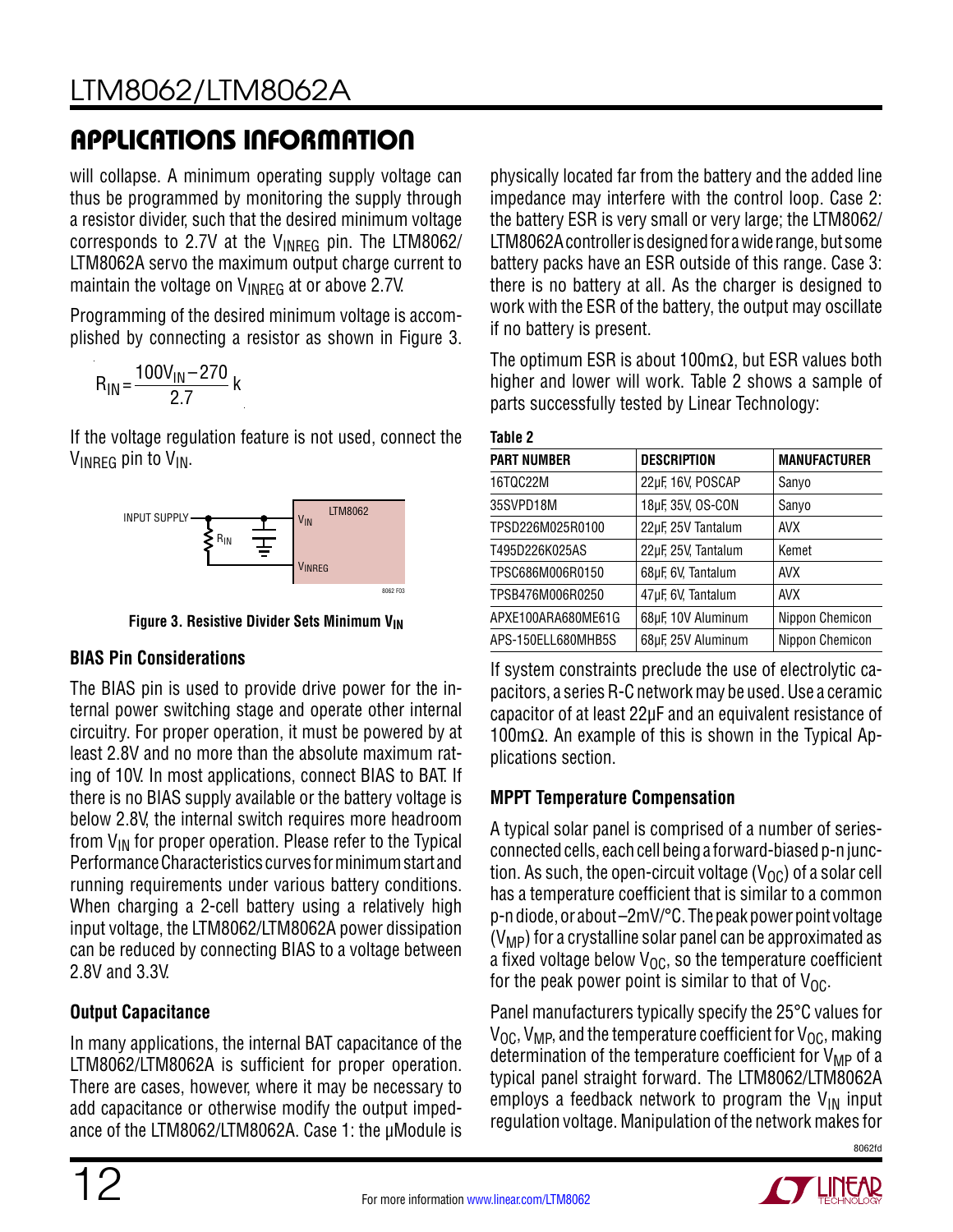efficient implementation of various temperature compensation schemes for a maximum peak power tracking (MPPT) application. As the temperature characteristic for a typical solar panel  $V_{MP}$  voltage is highly linear, a simple solution for tracking that characteristic can be implemented using a Linear Technology LM234 3-terminal temperature sensor. This creates an easily programmable, linear temperature dependent characteristic.

In the circuit shown in Figure 4,

$$
R_{IN} = \left[\frac{100V_{MP}(25^{\circ}C)}{1 - \frac{100000 \cdot 0.0677}{V_{INREG} \cdot R_{SET}}}\right] k\Omega
$$
  
\n
$$
R_{SET} = 100 \left(\frac{1}{TC \cdot 4405} + \frac{0.0677}{V_{INREG}} - \frac{V_{MP}(25^{\circ}C)}{TC \cdot 4405 \cdot V_{INREG}}\right) k\Omega
$$

where  $TC = temperature coefficient (in V)^{\circ}C$ , and  $V_{MP}(25^{\circ}C)$  = maximum power voltage at 25 $^{\circ}C$ .



**Figure 4. MPPT Temperature Compensation Network**

For example, given a common 36-cell solar panel that has the following specified characteristics:

Open Circuit Voltage ( $V_{\text{OC}}$ ) = 21.7V

Maximum Power Voltage  $(V_{MP}) = 17.6V$ 

Open-Circuit Voltage Temperature Coefficient ( $V_{\text{OC}}$ )  $=-78$ mV/°C

As the temperature coefficient for  $V_{MP}$  is similar to that of  $V_{OC}$ , the specified temperature coefficient for  $V_{OC}$ (TC) of –78mV/°C and the specified peak power voltage  $(V_{MP}(25^{\circ}C))$  of 17.6V can be inserted into the equations to calculate the appropriate resistor values for the temperature compensation network in Figure 4. Initially, determine the  $R_{\text{SFT}}$  value using the following equation:

$$
R_{\text{SET}} = 100 \left( \frac{1}{-78 \text{mV}/^{\circ}\text{C} \cdot 4405} + \frac{0.0677}{2.7} - \frac{17.6}{-78 \text{mV}/^{\circ}\text{C} \cdot 4405 \cdot 2.7} \right) \text{k}\Omega \Rightarrow 4.12 \text{k}\Omega
$$

Then,  $R_{IN}$  can be determined using the calculated  $R_{SFT}$ value:

$$
R_{IN} = \left(\frac{100 \cdot 17.6V}{2.7} - 100\right) k\Omega \Rightarrow 1400 k\Omega
$$
  

$$
1 - \frac{100000 \cdot 0.0677}{2.7 \cdot 4120}\right) k\Omega \Rightarrow 1400 k\Omega
$$

#### **Battery Voltage Temperature Compensation**

Some battery chemistries have charge voltage requirements that vary with temperature. Lead-acid batteries in particular experience a significant change in charge voltage requirements as temperature changes. For example, manufacturers of large lead-acid batteries recommend a float charge of 2.25V/cell at 25°C. This battery float voltage, however, has a temperature coefficient which is typically specified at –3.3mV/°C per cell.

In a manner similar to the MPPT temperature correction outlined previously, implementation of linear battery charge voltage temperature compensation can be accomplished by incorporating a Linear Technology LM234 into the output feedback network. For example, a 6-cell lead acid battery has a float charge voltage that is commonly specified at 2.25V/cell at 25°C, or 13.5V, and a –3.3mV/°C per cell temperature coefficient, or –19.8mV/°C. Using the feedback



8062fr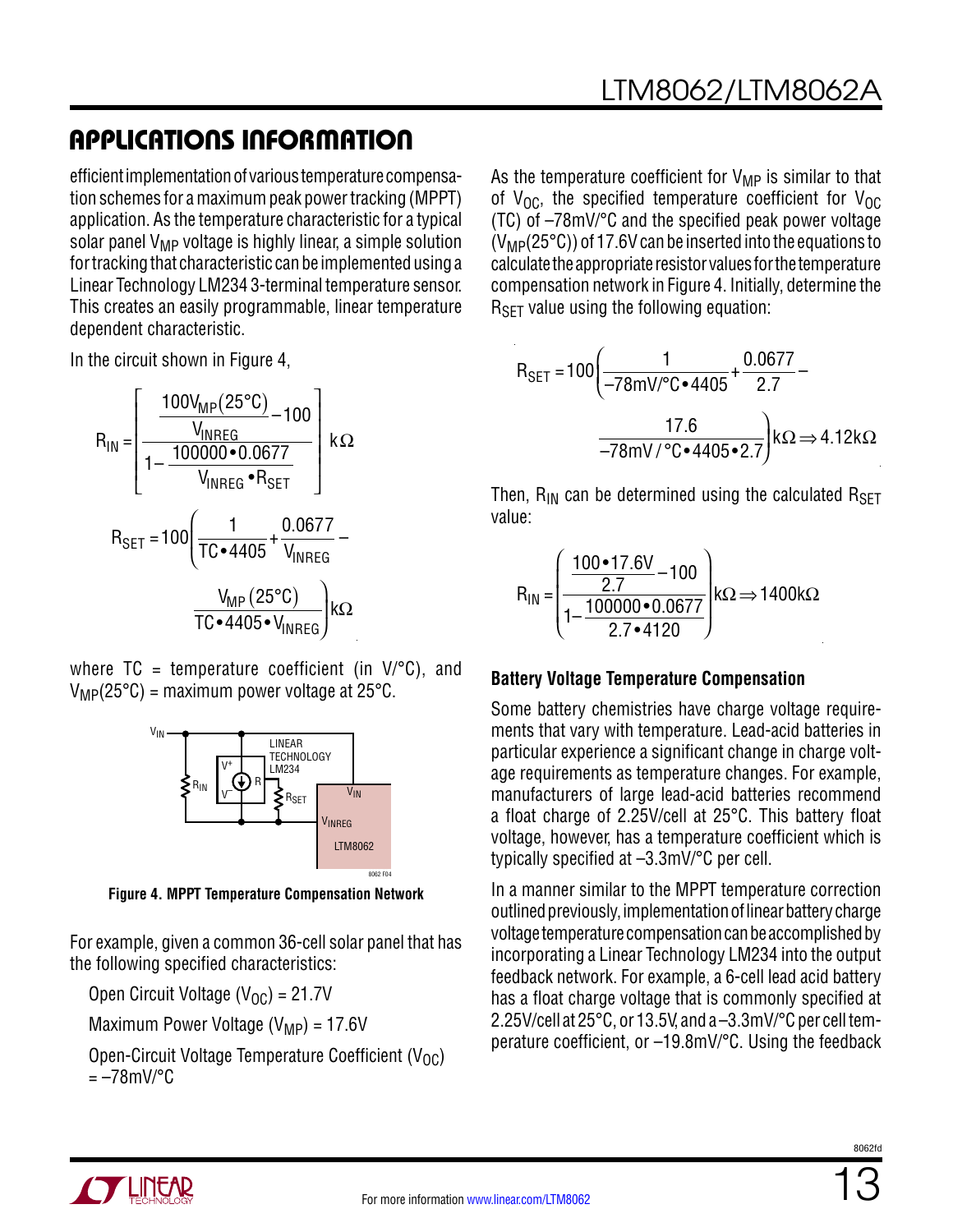network shown in Figure 5, with the desired temperature coefficient (TC) and 25°C float voltage ( $V_{FLOAT}$  (25°C)) specified, and using a convenient value of 2.4k for RSET, necessary resistor values follow the relations:



 $R_{FB3} = 250k - R_{FB1}||R_{FB2}$  $= 250k - 210k$ ||43k  $\Rightarrow$  215kΩ (see the Battery Float Voltage Programming section)





While the circuit in Figure 5 creates a linear temperature characteristic that follows a typical –3.3mV/°C per cell lead-acid specification, the theoretical float charge voltage characteristic is slightly nonlinear. This nonlinear characteristic follows the relation:

```
V_{\sf FLOAT} = 4 • 10<sup>-5</sup> (T<sup>2</sup>) – 6 • 10<sup>-3</sup>(T) + 2.375
(with a 2.18V minimum)
```
where  $T =$  temperature in  $°C$ . A thermistor-based network can be used to approximate the nonlinear ideal temperature characteristic across a reasonable operating range, as shown in Figure 6.



**Figure 6. Thermistor-Based Temperature Compensation Network Programs V<sub>FLOAT</sub> to Closely Match Ideal Lead-Acid Float Charge Voltage for 6-Cell Charger**

#### **Status Pins**

The LTM8062/LTM8062A report charger status through two open-collector outputs, the CHRG and FAULT pins. These pins can be pulled up as high as  $V_{IN}$ , and can sink up to 10mA. The CHRG pin indicates that the charger is delivering current at greater than a C/10 rate, or one-tenth

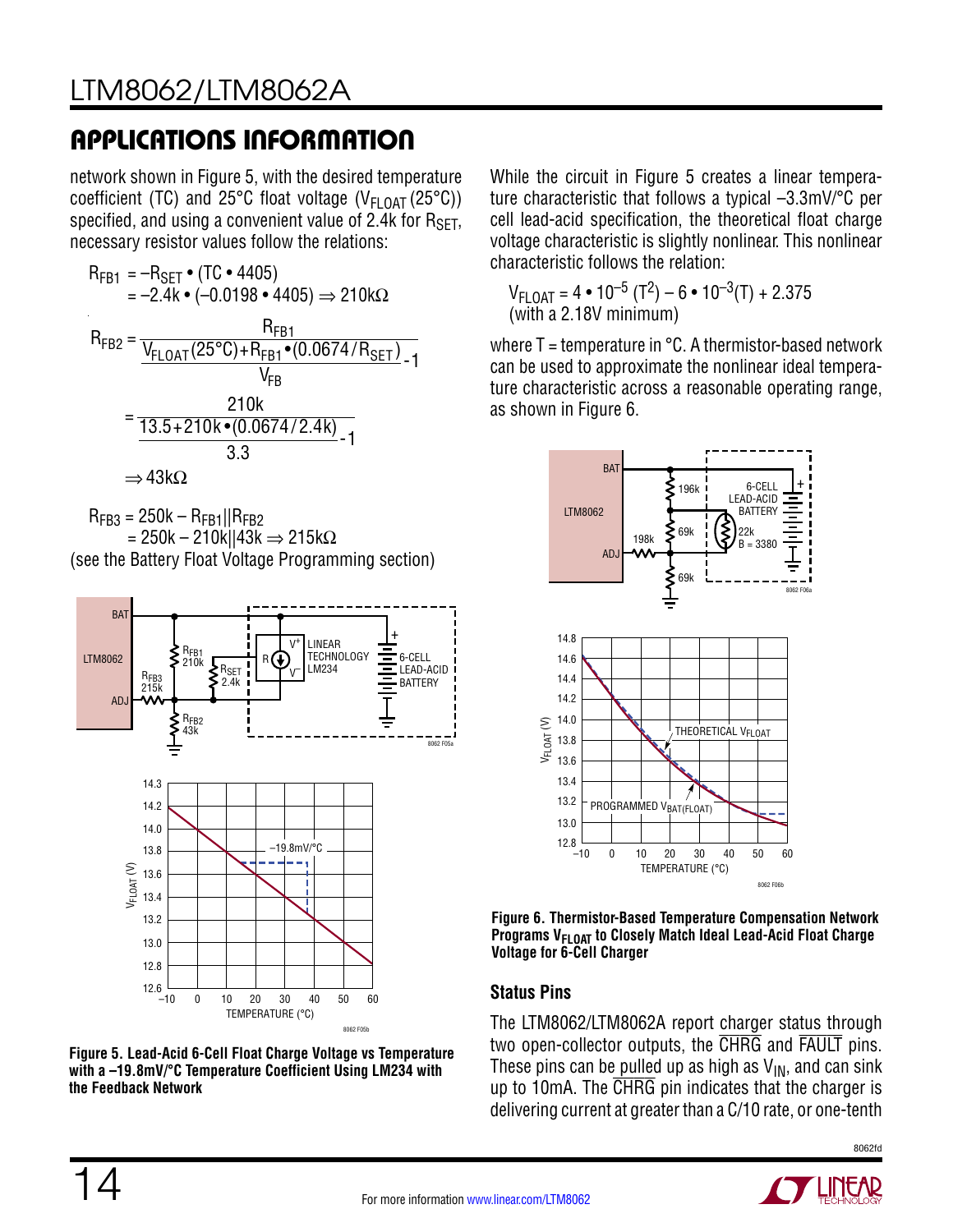of the programmed charge current. The FAULT pin signals bad-battery and NTC faults. These pins are binary coded, as shown in Table 3.

#### **Table 3. Status Pin State**

| <b>CHRG</b> | <b>FAULT</b> | <b>STATUS</b>                                        |
|-------------|--------------|------------------------------------------------------|
| High        | High         | Not Charging-Standby or Shutdown Mode                |
| High        | Low          | Bad-Battery Fault (Precondition Timeout/EOC Failure) |
| Low         | High         | Normal Charging at C/10 or Greater                   |
| Low         | Low          | NTC Fault (Pause)                                    |

If the battery is removed from an LTM8062/LTM8062A charger that is configured for C/10 termination, a low amplitude sawtooth waveform appears at the charger output, due to cycling between termination and recharge events. This cycling results in pulsing at the CHRG output. An LED connected to this pin will exhibit a blinking pattern, indicating to the user that a battery is not present. The frequency of this blinking pattern is dependent on the output capacitance.

#### **C/10 Charge Termination**

The LTM8062/LTM8062A support a low current-based termination scheme, where a battery charge cycle terminates when the charge current falls below one-tenth the programmed charge current, or approximately 200mA. This termination mode is engaged by shorting the TMR pin to ground. When C/10 termination is used, an LTM8062/ LTM8062A charger sources battery charge current as long as the average current level remains above the C/10 threshold. As the full-charge float voltage is achieved, the charge current falls until the C/10 threshold is reached, at which time the charger terminates and the LTM8062/ LTM8062A enter standby mode. The CHRG status pin follows the charger cycle and is high impedance when the charger is not actively charging. There is no provision for bad-battery detection if C/10 termination is used.

#### **Timer Charge Termination**

The LTM8062/LTM8062A support a timer-based termination scheme, where a battery charge cycle terminates after a specific amount of time elapses. Timer termination is engaged when a capacitor  $(C_{TIMER})$  is connected from the TMR pin to ground. The timer cycle time span ( $t_{\text{FOC}}$ ) is determined by  $C_{\text{TIMER}}$  in the equation:

 $C_{\text{TIMER}} = t_{\text{EOC}} \cdot 2.27 \cdot 10^{-7}$  (Hours)

When charging at a 1C rate,  $t_{\text{FOC}}$  is commonly set to three hours, which requires a 0.68μF capacitor.

The CHRG status pin continues to signal charging, regardless of which termination scheme is used. When timer termination is used, the CHRG status pin is pulled low during a charge cycle until the charge current falls below the C/10 threshold. The charger continues to top off the battery until timer EOC, when the LTM8062/LTM8062A terminate the charge cycle and enters standby mode.

Termination at the end of the timer cycle only occurs if the charge cycle was successful. A successful charge cycle occurs when the battery is charged to within 2.5% of the full-charge float voltage. If a charge cycle is not successful at EOC, the timer cycle resets and charging continues for another full timer cycle. When  $V_{BAT}$  drops 2.5% from the full-charge float voltage, whether by battery loading or replacement of the battery, the charger automatically resets and starts charging.

#### **Preconditioning and Bad-Battery Fault**

The LTM8062/LTM8062A have a precondition mode, where the charge current is limited to 15% of the maximum charge current, or approximately 300mA. Precondition mode is engaged if the voltage on the BAT pin is below the precondition threshold, or approximately 70% of the float voltage. Once the BAT voltage rises above the precondition threshold, normal full-current charging can commence. The LTM8062/LTM8062A incorporate 90mV hysteresis to avoid spurious mode transitions.

Bad-battery detection is engaged when the internal timer is used for termination (capacitor tied to TMR). This fault detection feature is designed to identify failed cells. A bad-battery fault is triggered when the voltage on BAT remains below the precondition threshold for greater than one-eighth of a full timer cycle (one-eighth EOC). A bad-battery fault is also triggered if a normally charging battery re-enters precondition mode after one-eighth EOC.



8062fr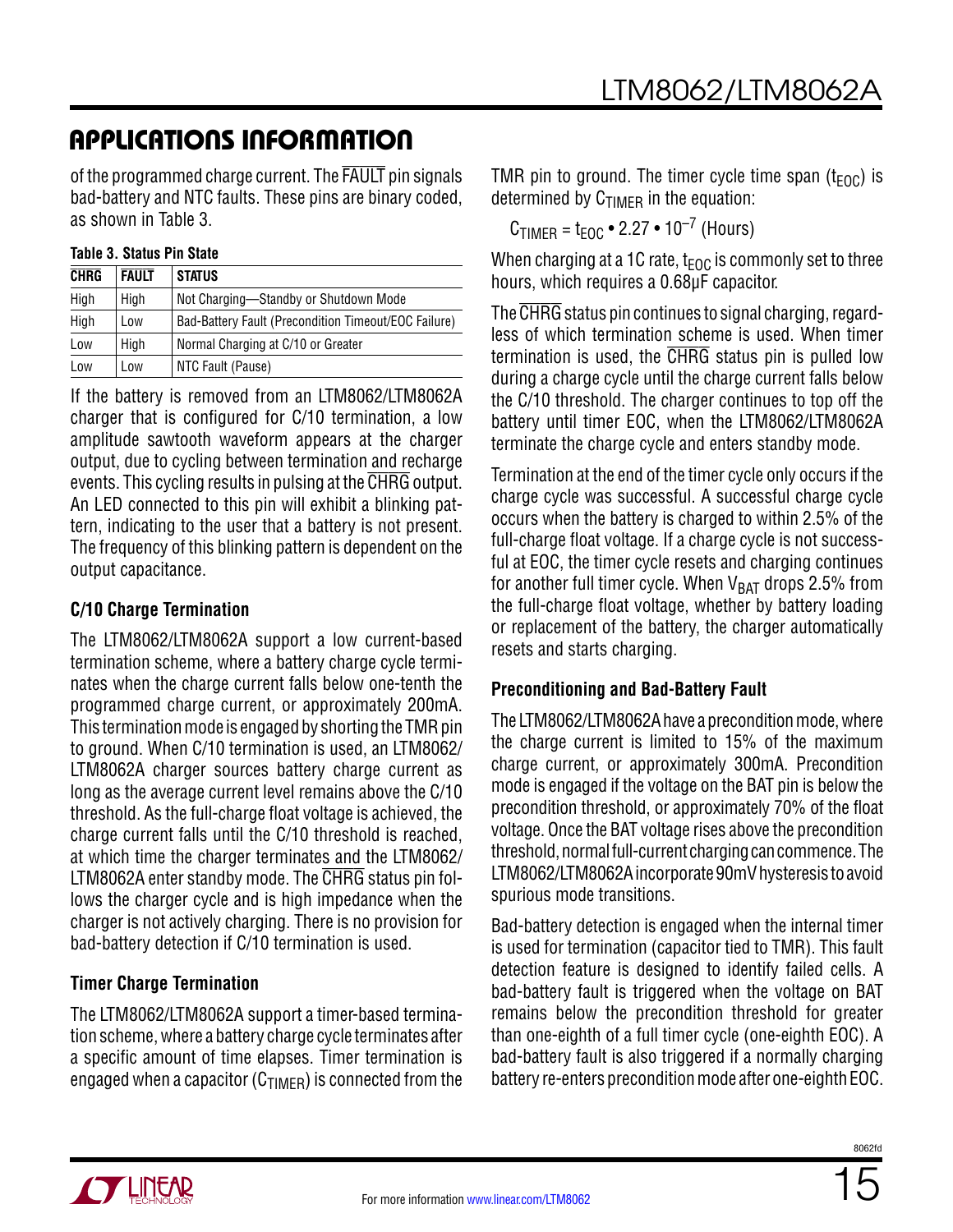When a bad-battery fault is triggered, the charge cycle is suspended, and the CHRG status pin becomes high impedance. The FAULT pin is pulled low to signal that a fault has been detected.

Cycling the charger's power or shutdown function initiates a new charge cycle, but the LTM8062/LTM8062A chargers do not require a manual reset. Once a bad-battery fault is detected, a new timer charge cycle initiates if the BAT pin exceeds the precondition threshold voltage. During a bad-battery fault, a small current is sourced from the charger; removing the failed battery allows the charger output voltage to rise above the preconditioning threshold voltage and initiate a charge cycle reset. A new charge cycle is started by connecting another battery to the charger output.

#### **Battery Temperature Fault: NTC**

The LTM8062/LTM8062A can accommodate battery temperature monitoring by using an NTC (negative temperature coefficient) thermistor close to the battery pack. The temperature monitoring function is enabled by connecting a 10k $\Omega$ ,  $\beta \approx 3380$  NTC thermistor from the NTC pin to ground. If the NTC function is not desired, leave the pin open. The NTC pin sources 50μA, and monitors the voltage dropped across the 10kΩ thermistor. When the voltage on this pin is above 1.36V (0°C) or below 0.29V (40°C), the battery temperature is out of range, and the LTM8062/ LTM8062A trigger an NTC fault. The NTC fault condition remains until the voltage on the NTC pin corresponds to a temperature within the 0°C to 40°C range. Both hot and cold thresholds incorporate 20% hysteresis, which equates to about 5°C. If higher operational charging temperatures are desired, the temperature range can be expanded by adding series resistance to the 10k NTC resistor. Adding a 909 $\Omega$  resistor will increase the effective temperature threshold to 45°C, for example.

During an NTC fault, charging is halted and both status pins are pulled low. If timer termination is enabled, the timer count is suspended and held until the fault condition is cleared.

#### **Thermal Foldback**

The LTM8062/LTM8062A contains a thermal foldback protection feature that reduces charge current as the IC junction temperature approaches 125°C. In most cases, on-chip temperatures servo such that any overtemperature conditions are relieved with only slight reductions in maximum charge current. In some cases, the thermal foldback protection feature can reduce charge currents below the C/10 threshold. In applications that use  $C/10$  termination (TMR = 0V), the LTM8062/LTM8062A will suspend charging and enter standby mode until the overtemperature condition is relieved.

#### **PCB Layout**

Most of the headaches associated with PCB layout have been alleviated or even eliminated by the high level of LTM8062/LTM8062A integration. The LTM8062/LTM8062A is nevertheless a switching power supply, and care must be taken to minimize EMI and ensure proper operation. Even with the high level of integration, you may fail to achieve specified operation with a haphazard or poor layout. See Figure 7 for a suggested layout. Ensure that the grounding and heat sinking are acceptable.

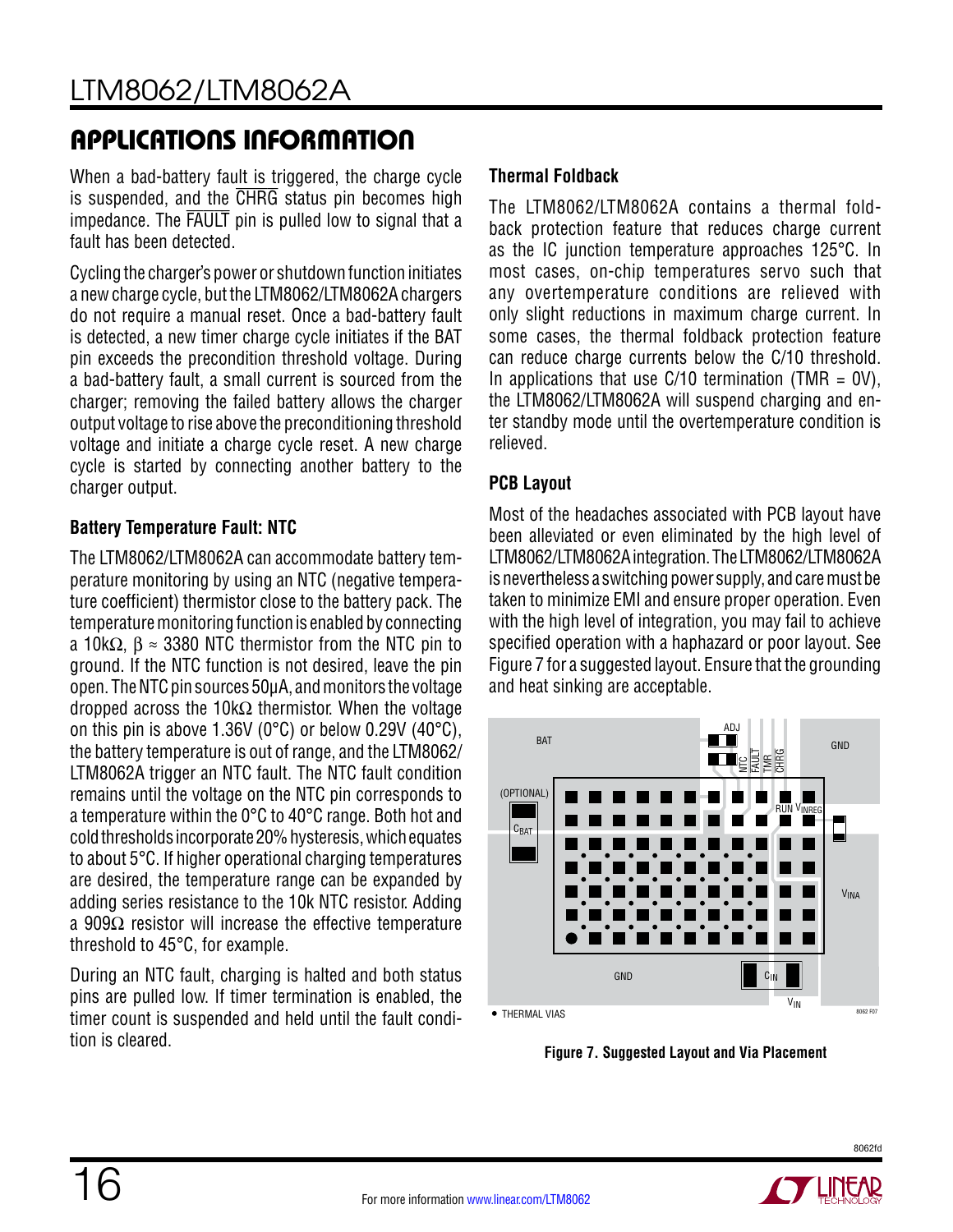- 1. Place the C<sub>IN</sub> capacitor as close as possible to the V<sub>IN</sub> and GND connection of the LTM8062/LTM8062A.
- 2. If used, place the  $C_{BAT}$  capacitor as close as possible to the BAT and GND connection of the LTM8062/LTM8062A.
- 3. Place the  $C_{IN}$  and  $C_{BAT}$  (if used) capacitors such that their ground current flows directly adjacent or underneath the LTM8062/LTM8062A.
- 4. Connect all of the GND connections to as large a copper pour or plane area as possible on the top layer. Avoid breaking the ground connection between the external components and the LTM8062/LTM8062A.
- 5. For good heat sinking, use vias to connect the GND copper area to the board's internal ground planes. Liberally distribute these GND vias to provide both a good ground connection and thermal path to the internal planes of the printed circuit board. Pay attention to the location and density of the thermal vias in Figure 5. The LTM8062/LTM8062A can benefit from the heat-sinking afforded by vias that connect to internal GND planes at these locations, due to their proximity to internal power handling components. The optimum number of thermal vias depends upon the printed circuit board design. For example, a board might use very small via holes. It should employ more thermal vias than a board that uses larger holes.

#### **Hot-Plugging Safely**

The small size, robustness and low impedance of ceramic capacitors make them an attractive option for the input bypass capacitor of LTM8062/LTM8062A. However, these capacitors can cause problems if the LTM8062/LTM8062A are plugged into a live input supply (see Application Note 88 for a complete discussion). The low loss ceramic capacitor combined with stray inductance in series with the power source forms an underdamped tank circuit, and the voltage at the  $V_{IN}$  pin of the LTM8062/LTM8062A can ring to more than twice the nominal input voltage, possibly exceeding the LTM8062/LTM8062A's rating and damage the part. If the input supply is poorly controlled or the user will be plugging the LTM8062/LTM8062A into an energized supply, the input network should be designed to prevent this overshoot. This can be accomplished by

installing a small resistor in series with  $V_{IN}$ , but the most popular method of controlling input voltage overshoot is to add an electrolytic bulk capacitor to the  $V_{IN}$  net. This capacitor's relatively high equivalent series resistance damps the circuit and eliminates the voltage overshoot. The extra capacitor improves low frequency ripple filtering and can slightly improve the efficiency of the circuit, though it is physically large.

#### **Parallel Operation**

If more current is desired, multiple LTM8062/LTM8062As may be paralleled, as shown in the Typical Applications section. When doing so, bear in mind the following:

- 1. Each LTM8062/LTM8062A ADJ pin requires 250k input resistance as described in the ADJ pin function description. Table 1 gives the recommended resistor network for a single LTM8062/LTM8062A. If using more than one, either apply one network of the appropriate value to each LTM8062/LTM8062A's ADJ pin or apply a single network, each resistor value divided by the number of paralleled LTM8062/LTM8062As and connect all of the ADJ pins together.
- 2. Tie the BAT outputs directly together. Apply the same output capacitance to each LTM8062/LTM8062A as if it were used as a single device and not paralleled.
- 3. The individual LTM8062/LTM8062As may not share current equally as the battery nears the float voltage.

#### **Thermal Considerations**

The thermal performance of the LTM8062/LTM8062A is given in the Typical Performance Characteristics section. These curves were generated by the LTM8062/LTM8062A mounted to a 58cm<sup>2</sup> 4-layer FR4 printed circuit board. Boards of other sizes and layer count can exhibit different thermal behavior, so it is incumbent upon the user to verify proper operation over the intended system's line, load and environmental operating conditions.

For increased accuracy and fidelity to the actual application, many designers use FEA to predict thermal performance. To that end, the Pin Configuration section of the data sheet typically gives four thermal coefficients:



8062fr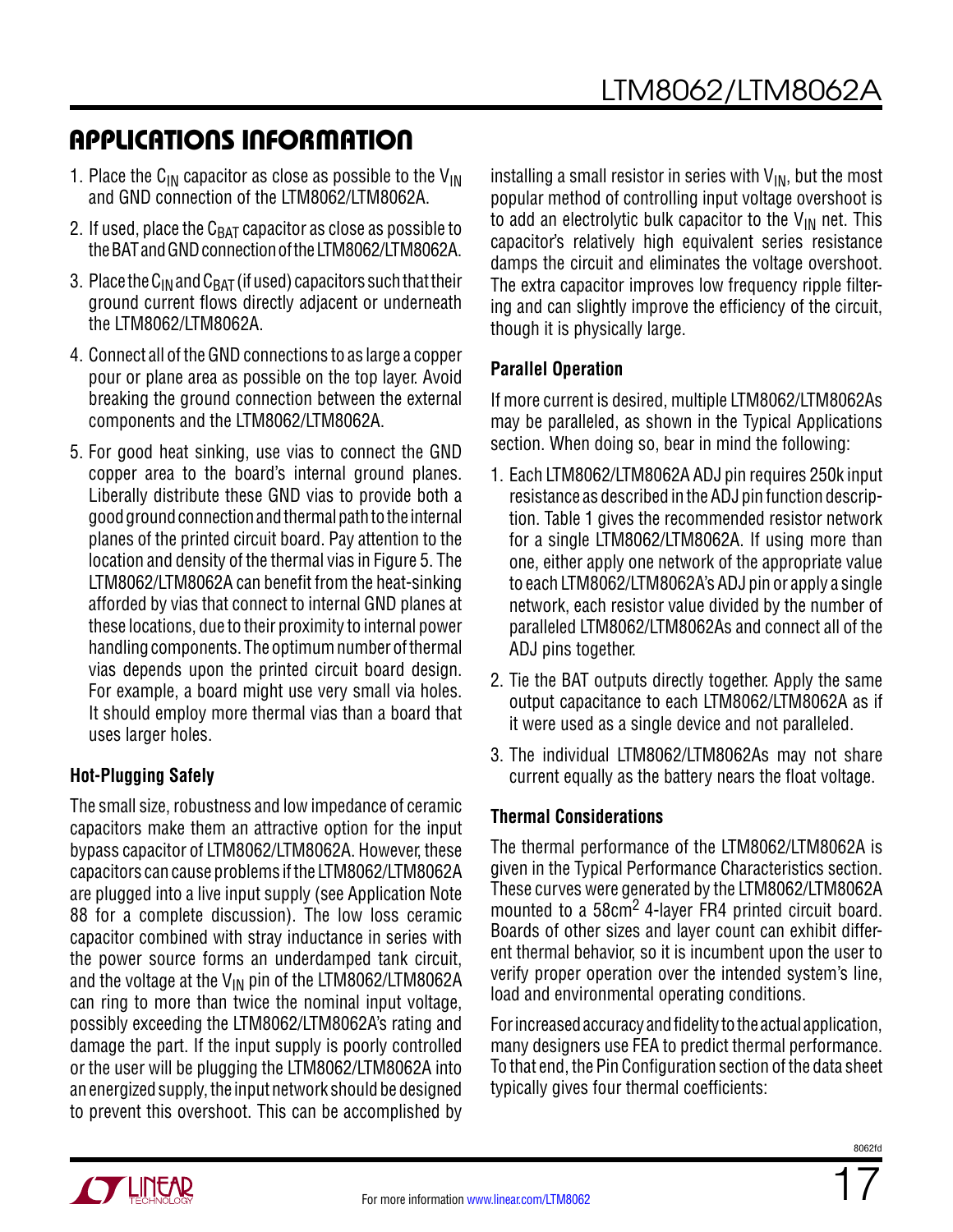- 1.  $\theta_{JA}$ : Thermal resistance from junction to ambient.
- 2.  $\theta_{JCbottom}$ : Thermal resistance from junction to the bottom of the product case.
- 3.  $\theta_{\text{JCtoo}}$ : Thermal resistance from junction to top of the product case.
- 4.  $\theta_{JB}$ : Thermal resistance from junction to the printed circuit board.

While the meaning of each of these coefficients may seem to be intuitive, JEDEC has defined each to avoid confusion and inconsistency. These definitions are given in JESD 51-12, and are quoted or paraphrased below:

- 1.  $\theta_{JA}$  is the natural convection junction-to-ambient air thermal resistance measured in a one cubic foot sealed enclosure. This environment is sometimes referred to as "still air" although natural convection causes the air to move. This value is determined with the part mounted to a JESD 51-9 defined test board, which does not reflect an actual application or viable operating condition.
- 2.  $\theta_{\text{JChottom}}$  is the junction-to-board thermal resistance with all of the component power dissipation flowing through the bottom of the package. In the typical µModule device, the bulk of the heat flows out the bottom of the package, but there is always heat flow out into the ambient environment. As a result, this thermal resistance value may be useful for comparing packages but the test conditions don't generally match the user's application.
- 3.  $\theta_{\text{JCtop}}$  is determined with nearly all of the component power dissipation flowing through the top of the package. As the electrical connections of the typical µModule device are on the bottom of the package, it is rare for an application to operate such that most of the heat flows from the junction to the top of the part. As in the case of  $\theta_{JCbottom}$ , this value may be useful for comparing packages but the test conditions don't generally match the user's application.
- 4.  $\theta_{\text{JB}}$  is the junction-to-board thermal resistance where almost all of the heat flows through the bottom of the µModule device and into the board, and is really the sum of the  $\theta_{JChottom}$  and the thermal resistance of the bottom of the part through the solder joints and through a portion of the board. The board temperature is measured a specified distance from the package, using a two sided, two layer board. This board is described in JESD 51-9.

The most appropriate way to use the coefficients is when running a detailed thermal analysis, such as FEA, which considers all of the thermal resistances simultaneously. None of them can be individually used to accurately predict the thermal performance of the product, so it would be inappropriate to attempt to use any one coefficient to correlate to the junction temperature versus load graphs given in the Typical Performance Characteristics.

A graphical representation of these thermal resistances is given in Figure 8.



**Figure 8. Thermal Resistances Among µModule Device Printed Circuit Board and Ambient Environment**

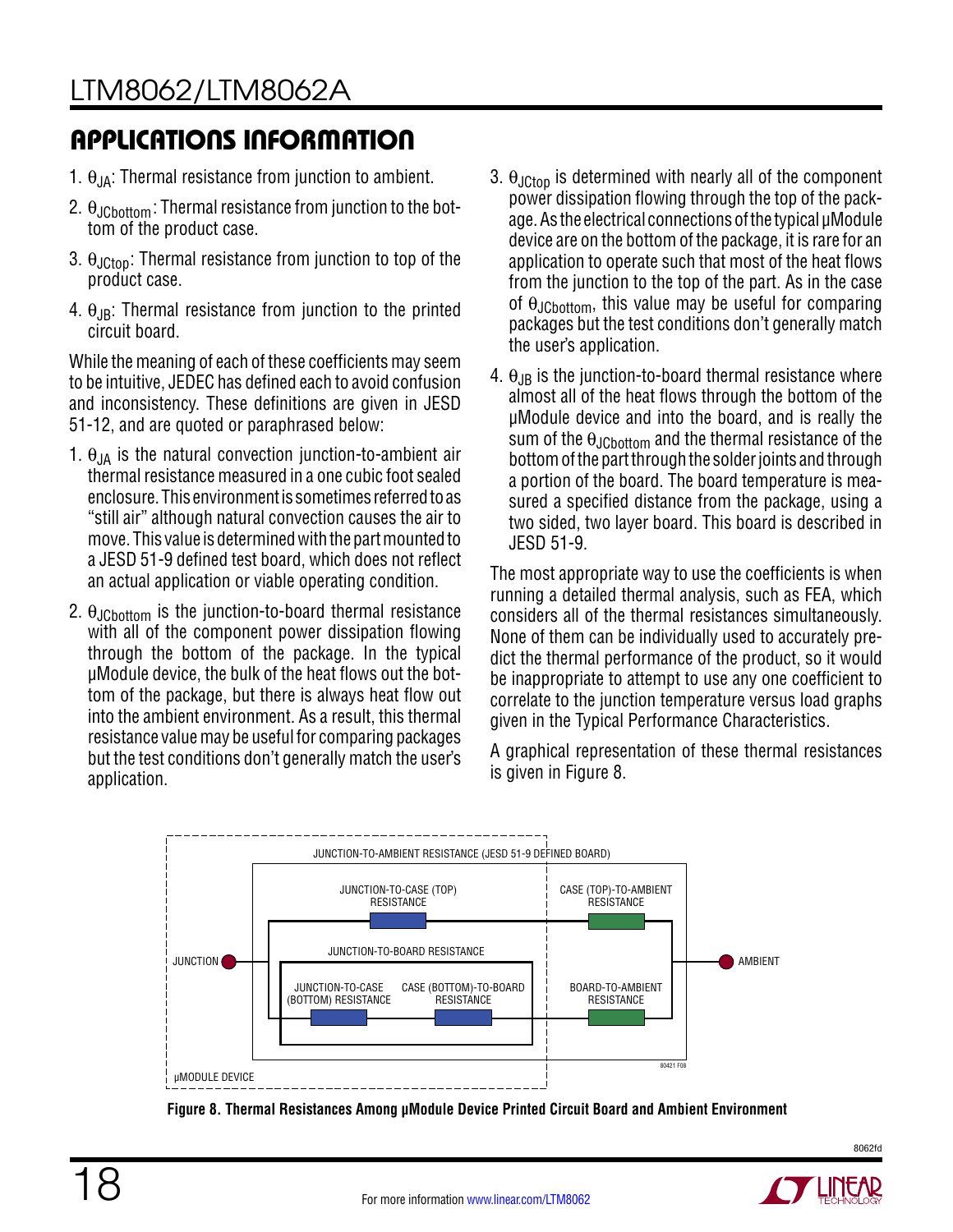The blue resistances are contained within the µModule device, and the green are outside.

The die temperature of the LTM8062/LTM8062A must be lower than the maximum rating of 125°C, so care should be taken in the layout of the circuit to ensure good heat sinking of the LTM8062/LTM8062A. The bulk of the heat

flow out of the LTM8062/LTM8062A is through the bottom of the module and the LGA pads into the printed circuit board. Consequently a poor printed circuit board design can cause excessive heating, resulting in impaired performance or reliability. Please refer to the PCB Layout section for printed circuit board design suggestions.

#### Typical Applications









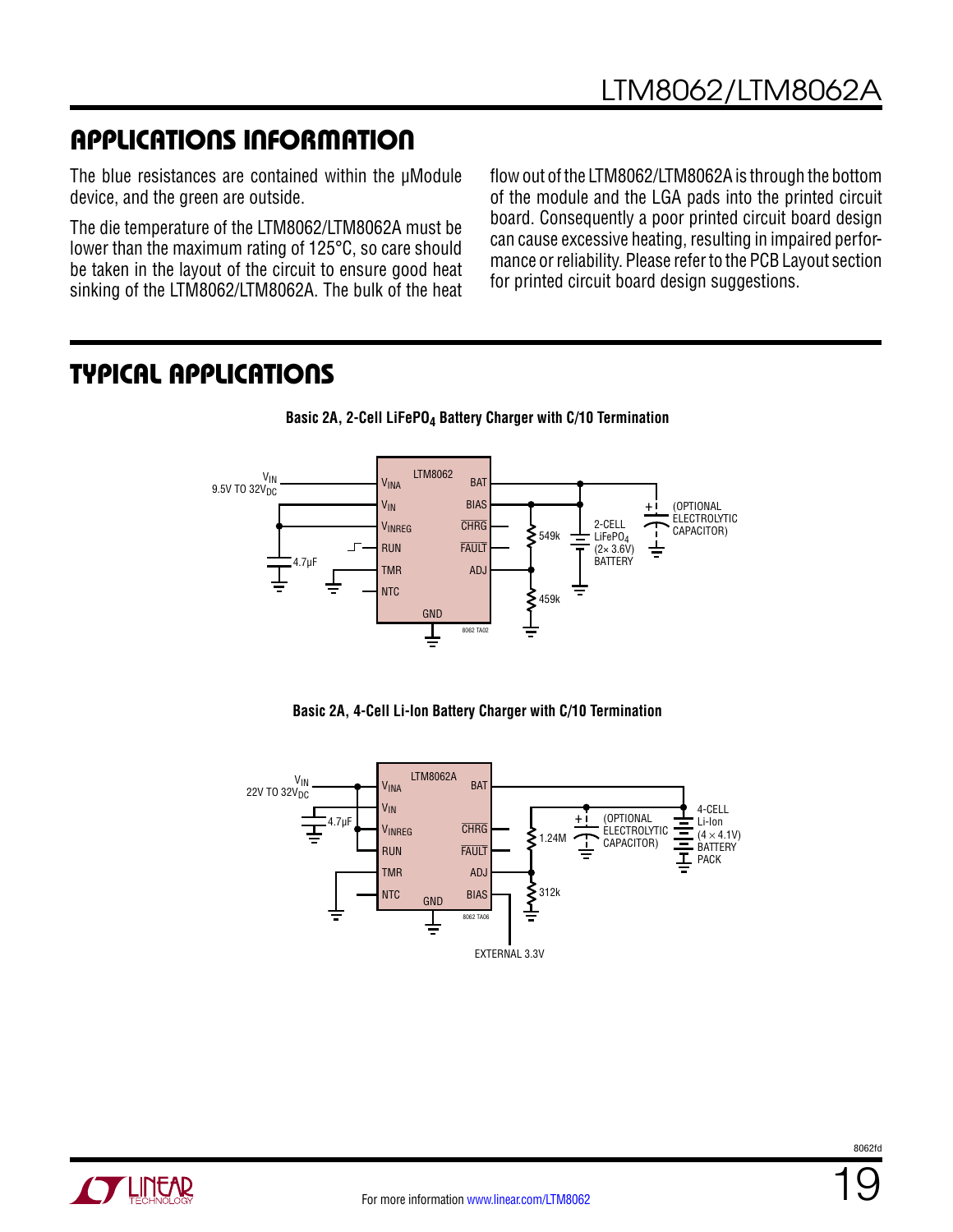### Typical Applications

**2A Solar Panel Power Manager with 8.4V Lithium Ion Battery Pack and 16V Peak Power Tracking**



**Three LTM8062s Operating In Parallel to Produce Higher Charge Current**



C4, C5, C6; MURATA, GRM32ER7YA106KA12L C1, C2, C3; POS-CAP 16TQC22M

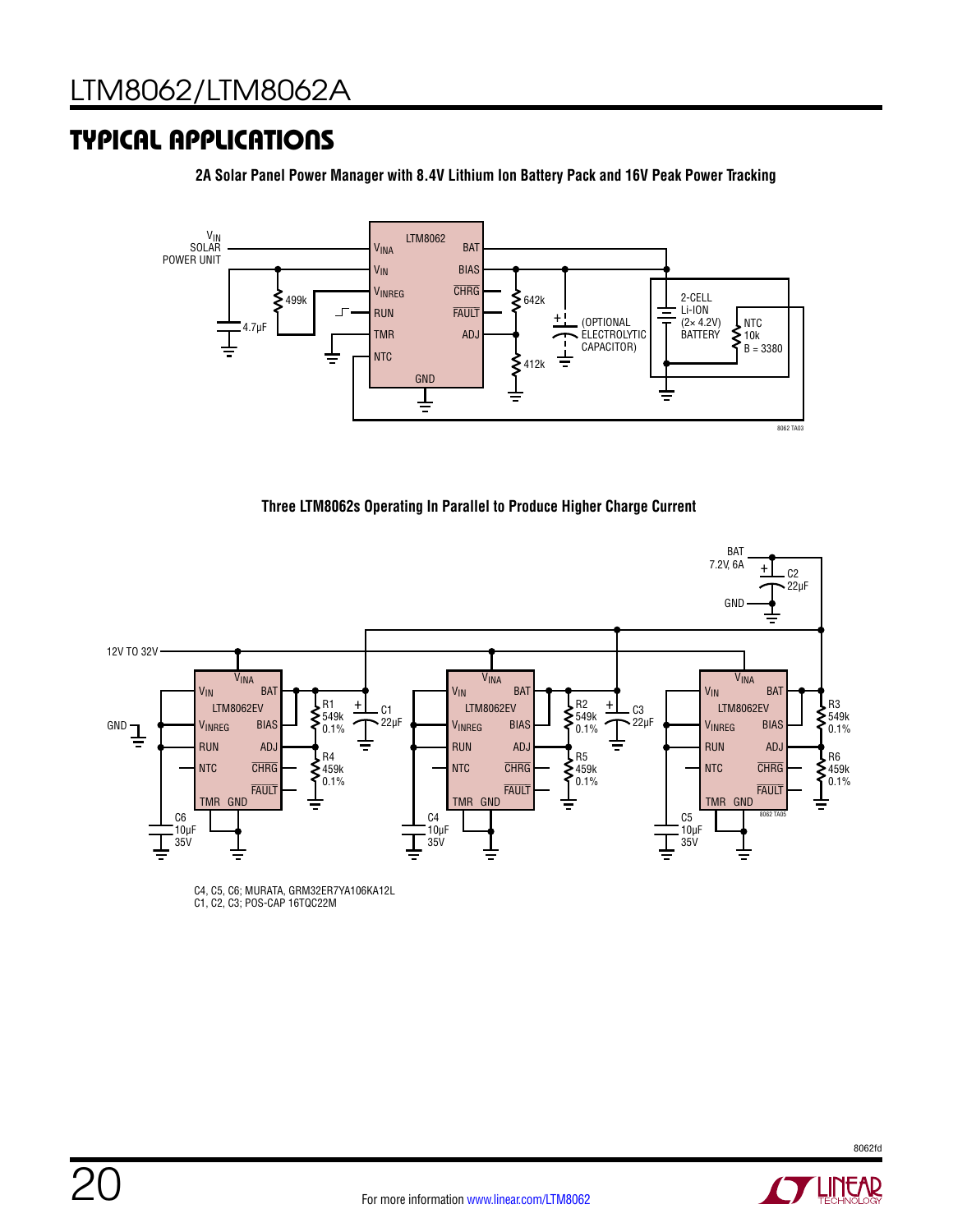#### Package Description

**Please refer to http://www.linear.com/designtools/packaging/ for the most recent package drawings.**



For more information [www.linear.com/LTM8062](http://www.linear.com/LTM8062)

**OF LINEAR**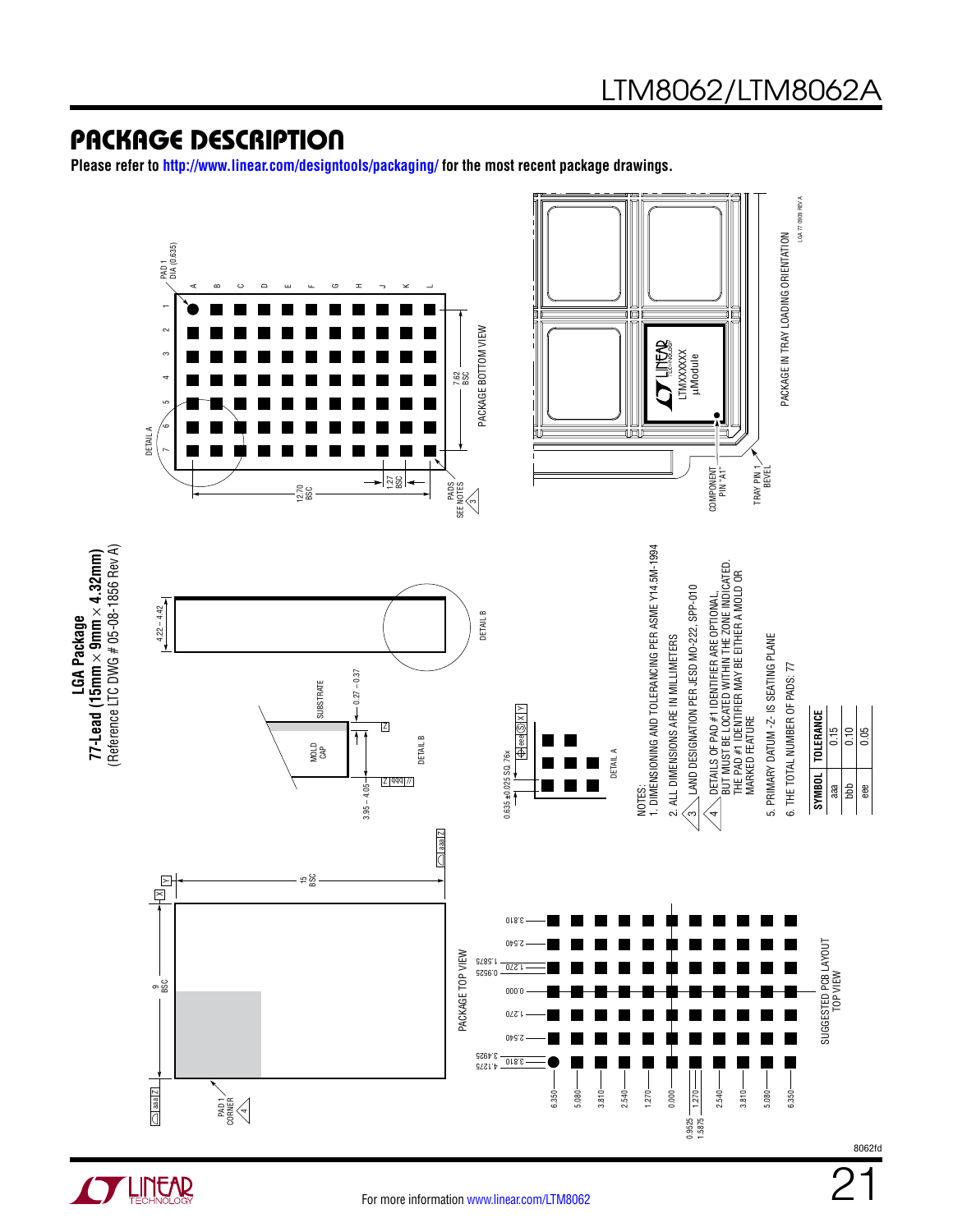# Package Description

|                | (Arranged by Pin Number) |                      |             |                |             |                |               |               |             |                |             |
|----------------|--------------------------|----------------------|-------------|----------------|-------------|----------------|---------------|---------------|-------------|----------------|-------------|
| <b>PIN</b>     | <b>NAME</b>              | <b>PIN</b>           | <b>NAME</b> | PIN            | <b>NAME</b> | PIN            | <b>NAME</b>   | <b>PIN</b>    | <b>NAME</b> | PIN            | <b>NAME</b> |
| A1             | GND                      | B1                   | GND         | C1             | GND         | D1             | GND           | E1            | GND         | F1             | GND         |
| A2             | GND                      | B <sub>2</sub>       | GND         | C <sub>2</sub> | GND         | D <sub>2</sub> | GND           | E2            | GND         | F <sub>2</sub> | GND         |
| A3             | GND                      | B3                   | GND         | C3             | GND         | D <sub>3</sub> | GND           | E3            | GND         | F3             | GND         |
| A4             | GND                      | B4                   | GND         | C4             | GND         | D4             | GND           | E4            | GND         | F4             | GND         |
| A <sub>5</sub> | GND                      | B5                   | GND         | C <sub>5</sub> | GND         | D <sub>5</sub> | GND           | E5            | GND         | F5             | GND         |
| A <sub>6</sub> | <b>BAT</b>               | B6                   | <b>BAT</b>  | C6             | <b>BAT</b>  | D <sub>6</sub> | <b>BAT</b>    | E6            | <b>BAT</b>  | F6             | <b>BAT</b>  |
| A7             | <b>BAT</b>               | B7                   | <b>BAT</b>  | C7             | <b>BAT</b>  | D7             | <b>BAT</b>    | E7            | <b>BAT</b>  | F7             | <b>BAT</b>  |
|                |                          |                      |             |                |             |                |               |               |             |                |             |
| PIN            | <b>NAME</b>              | <b>PIN</b>           | <b>NAME</b> | <b>PIN</b>     | <b>NAME</b> | PIN            | NAME          | <b>PIN</b>    | <b>NAME</b> |                |             |
|                | $- - - -$                | $\sim$ $\sim$ $\sim$ | $- - - -$   | $\sim$ $\sim$  | $- - - -$   | .              | $\sim$ $\sim$ | $\sim$ $\sim$ |             |                |             |

#### **Table 3. Pin Assignment Table (Arranged by Pin Number)**

| <b>PIN</b> | <b>NAME</b> | <b>PIN</b>     | <b>NAME</b> | <b>PIN</b> | <b>NAME</b>  | PIN | <b>NAME</b>      | <b>PIN</b>     | <b>NAME</b>            |
|------------|-------------|----------------|-------------|------------|--------------|-----|------------------|----------------|------------------------|
| G1         | GND         | H1             | GND         | J1         | GND          | K1  | V <sub>IN</sub>  | L1             | V <sub>IN</sub>        |
| G2         | GND         | H2             | GND         | J2         | GND          | K2  | VIN              | L <sub>2</sub> | V <sub>IN</sub>        |
| G3         | GND         | H3             | GND         | J3         | GND          | K3  | $V_{\text{IN}}$  | L3             | V <sub>IN</sub>        |
| G4         | GND         | H4             | GND         | J4         | GND          | K4  | VINA             | L4             | <b>VINA</b>            |
| G5         | GND         | H <sub>5</sub> | GND         | J5         | GND          | K5  | V <sub>INA</sub> | L5             | <b>V<sub>INA</sub></b> |
| G6         | GND         | H6             | <b>NTC</b>  | J6         | TMR          | K6  | <b>RUN</b>       | L6             | VINREG                 |
| G7         | <b>BIAS</b> | H7             | ADJ         | J7         | <b>FAULT</b> | K7  | <b>CHRG</b>      | L7             | GND                    |

# Package PHOTOs



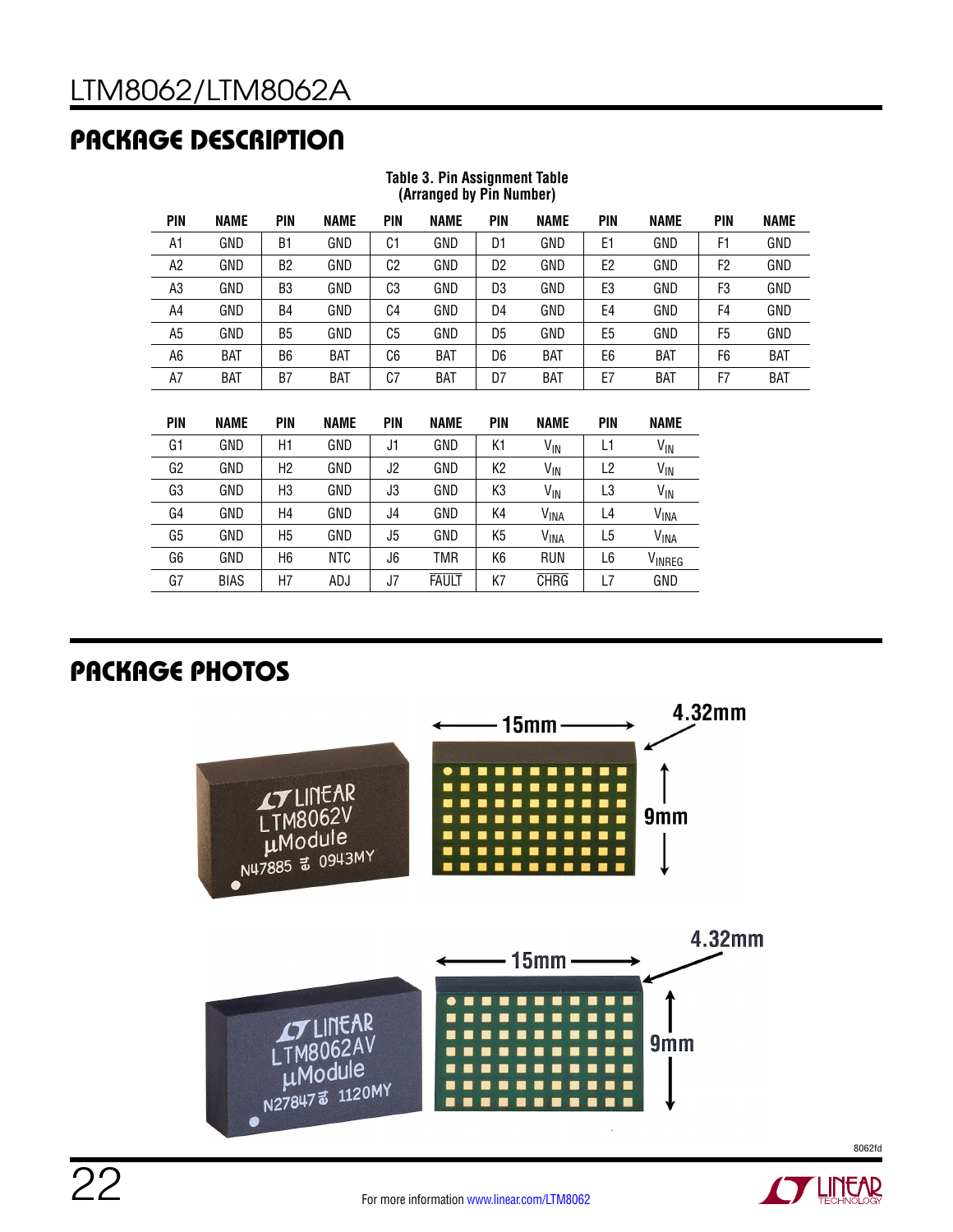### Revision History

| <b>REV</b> | <b>DATE</b> | <b>DESCRIPTION</b><br><b>PAGE NUMBER</b>                  |                |  |  |  |  |  |
|------------|-------------|-----------------------------------------------------------|----------------|--|--|--|--|--|
| A          | 3/11        | <b>Updated Electrical Characteristics section</b>         | 3              |  |  |  |  |  |
|            |             | Updated V <sub>INREG</sub> (Pin L6) description           |                |  |  |  |  |  |
|            |             | <b>Updated Block Diagram</b>                              | 8              |  |  |  |  |  |
|            |             | <b>Updated Operation section</b>                          | 8              |  |  |  |  |  |
|            |             | Updated Figures 2, 7                                      | 9, 15          |  |  |  |  |  |
|            |             | <b>Updated Applications Information</b>                   | 10, 11, 12, 13 |  |  |  |  |  |
|            |             | <b>Updated/Added Typical Applications</b>                 | 18, 22         |  |  |  |  |  |
| B          | 8/11        | Added LTM8062A parts. Reflected throughout the data sheet | $1 - 24$       |  |  |  |  |  |
| C          | 12/11       | Added graph G27                                           | 6              |  |  |  |  |  |
|            |             | <b>Updated Typical Applications</b>                       | 19             |  |  |  |  |  |
| D          | 7/13        | Correct $R_W$ and $R_{SFT}$ equations                     | 13             |  |  |  |  |  |